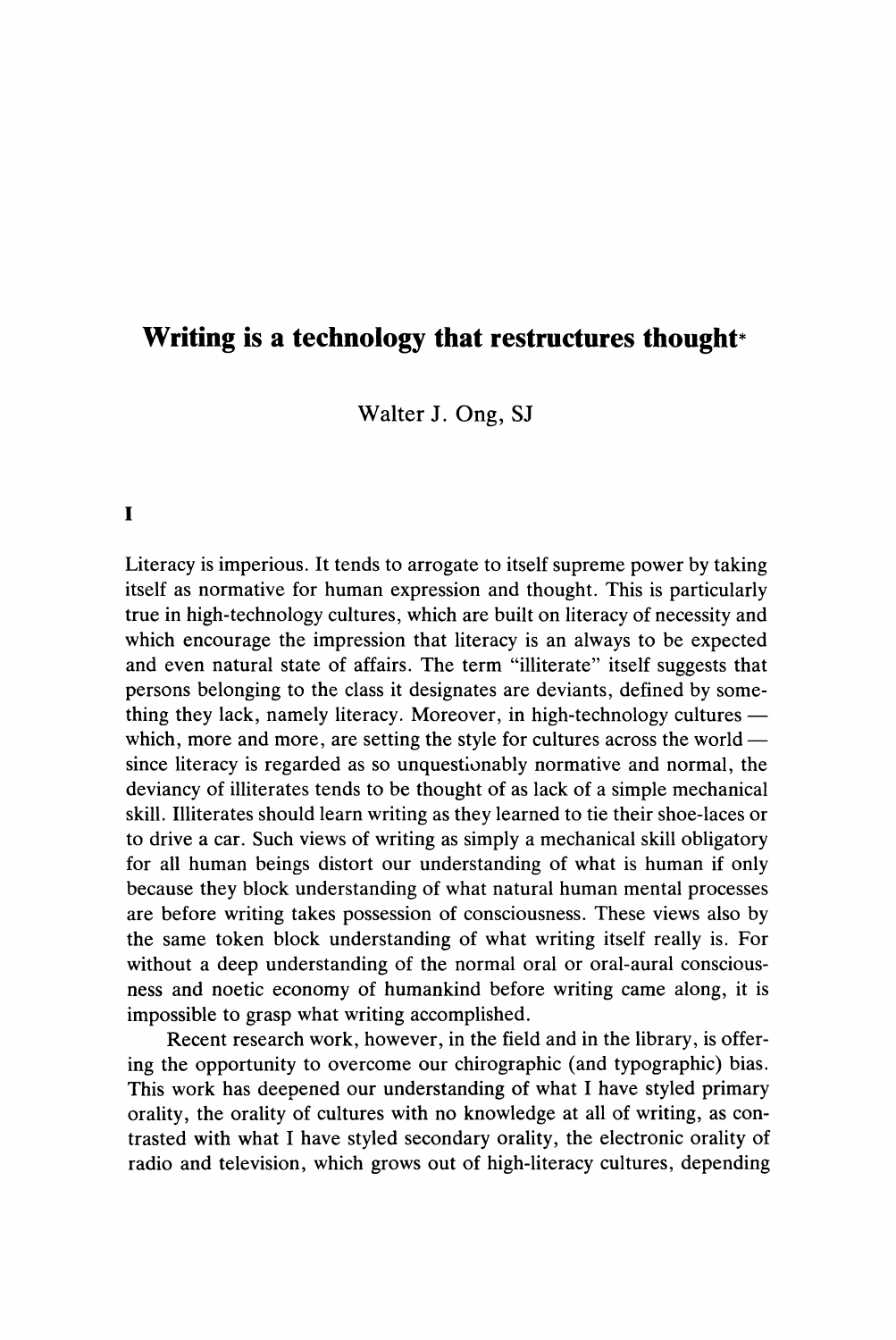for its invention and operation on the widespread cultivation of writing and reading. Classical scholars, from Milman Parry — the prime mover in the orality-literacy universe — through Albert Lord, Eric Havelock, and others, sociologists and linguists such as Jack Goody, Wallace Chafe, and Deborah Tannen, cultural anthropologists such as Jeff Opland, historians such as M.T. Clanchy, and many others from even more diversified fields, including the late Marshall McLuhan, the greatest diversifier of all, have opened vistas into primary orality which enable us better to understand differences between the oral and the literate mind. My own work in opening such vistas, for whatever it is worth, began deep in Renaissance and earlier intellectual history, and has moved into the present, without, I hope, losing live contact with the past. We can now view in better perspective the world of writing in which we live, see better what this world really is, and what functionally literate human beings really are — that is, beings whose thought processes do not grow out of simply natural powers but out of these powers as structured, directly or indirectly, by the technology of writing. Without writing, the literate mind would not and could not think as it does. not only when engaged in writing but even when it is composing its thoughts in oral form.

Functionally literate persons, those who regularly assimilate discourse such as this, are not simply thinking and speaking human beings but chirographically thinking and speaking human beings (latterly conditioned also by print and by electronics). The fact that we do not commonly feel the influence of writing on our thoughts shows that we have interiorized the technology of writing so deeply that without tremendous effort we cannot separate it from ourselves or even recognize its presence and influence. If functionally literate persons are asked to think of the word nevertheless, they will all have present in imagination the letters of the word — vaguely perhaps, but unavoidably  $-$  in handwriting or typescript of print. If they are asked to think of the word nevertheless for two minutes, 120 seconds, without ever allowing any letters at all to enter their imaginations, they cannot comply. A person from a completely oral background of course has no such problem. He or she will think only of the real word, a sequence of sounds, never-the-less. For the real word nevertheless, the sounded word, cannot ever be present all at once, as written words deceptively seem to be. Sound exists only when it is going out of existence. By the time I get to the theless, the ne-ver is gone. To the extent that it makes all of a word appear present at once, writing falsifies. Recalling sounded words is like recalling a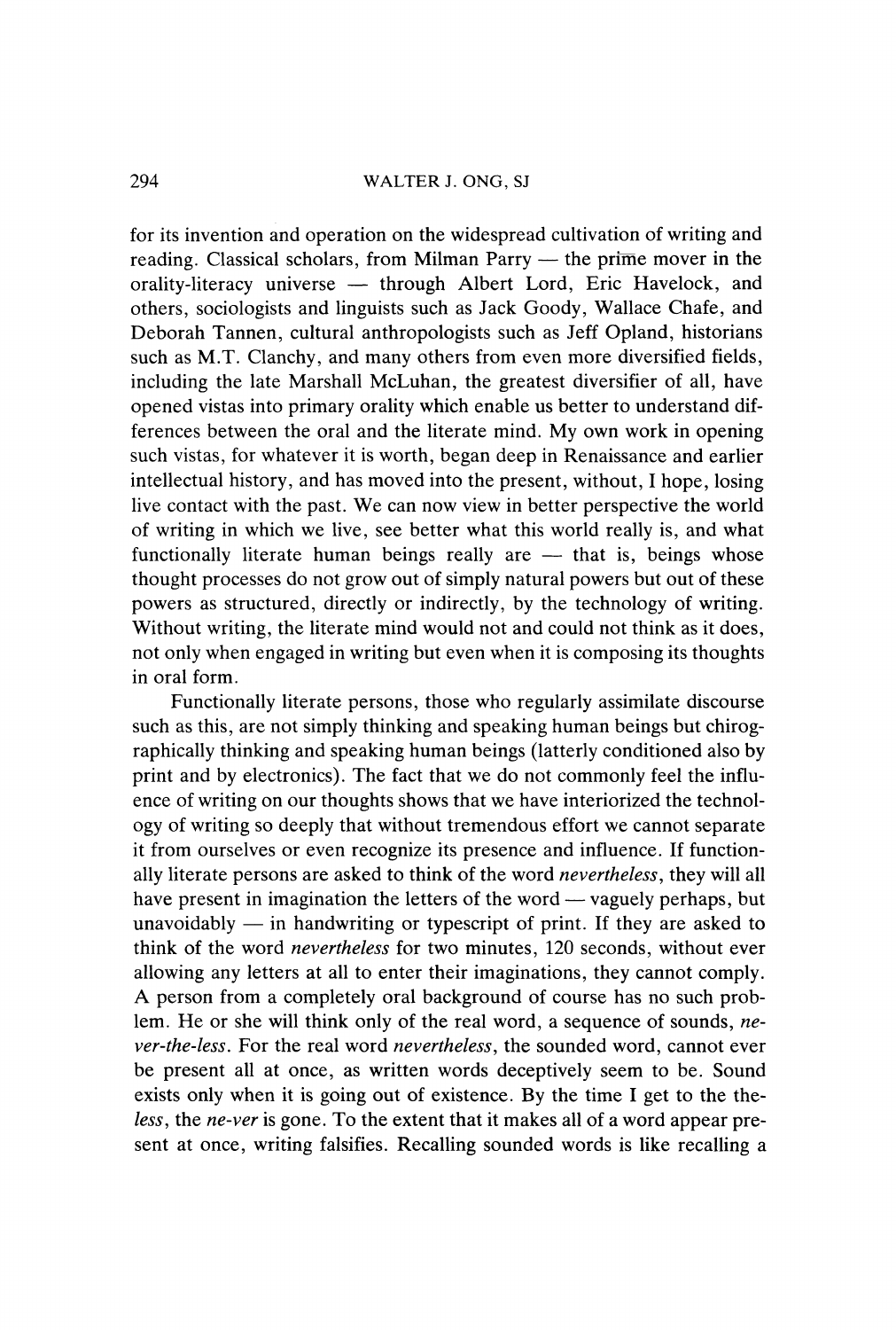bar of music, a melody, a sequence in time. A word is an event, a happening, not a thing, as letters make it appear to be. So is thought: "This is paper" is an occurrence, an event in time. We grasp truth articulately only in events. Articulated truth has no permanence. Full truth is deeper than articulation. We find it hard to recognize this obvious truth, so deeply has the fixity of the written word taken possession of our consciousness.

The oral world as such distresses literates because sound is evanescent. Typically, literates want words and thoughts pinned down — though it is impossible to "pin down" an event. The mind trained in an oral culture does not feel the literate's distress: it can operate with exquisite skill in the world of sounds, events, evanescences. How does it manage? Basically, in its noetic operations it uses formulaic structures and procedures that stick in the mind to complement and counteract the evanescent: proverbs and other fixed sayings, epithets, that is, standard, expected qualifiers (the sturdy oak, the brave warrior, wise Nestor, clever Odysseus), numerical sets (the three Graces, the seven deadly sins, the five senses, and so on), balance, rhythms of all sorts ("Blessed are the poor in spirit, for theirs is the kingdom of heaven") — anything to make it easy to call back what Homer recognized were "winged words". Primary oral culture also keeps its thinking close to the human life world, personalizing things and issues, and storing knowledge in stories. Categories are unstable mnemonically. Stories you can remember. In its typical mindset, the oral sensibility is out to hold things together, to make and retain agglomerates, not to analyse (which means to take things apart) — although, since all thought is to some degree analytic, it does analyse to a degree. Pressed by the need to manage an always fugitive noetic universe, the oral world is basically conservative. Exploratory thinking is not unknown, but it is relatively rare, a luxury orality can little afford, for energies must be husbanded to keep on constant call the evanescent knowledge that the ages have so laboriously accumulated. Everybody, or almost everybody, must repeat and repeat and repeat the truths that have come down from the ancestors. Otherwise these truths will escape, and culture will be back on square one, where it started before the ancestors got the truths from their ancestors.

I have discussed these formulaic and narrative strategies in Orality and Literacy (1982). In 1985, John Miles Foley's new Oral-Formulaic Theory and Research shows, as nothing has ever done before, how universal such strategies are across the globe and across the centuries. Foley provides summaries of over 1,800 books and articles covering 90 different language areas.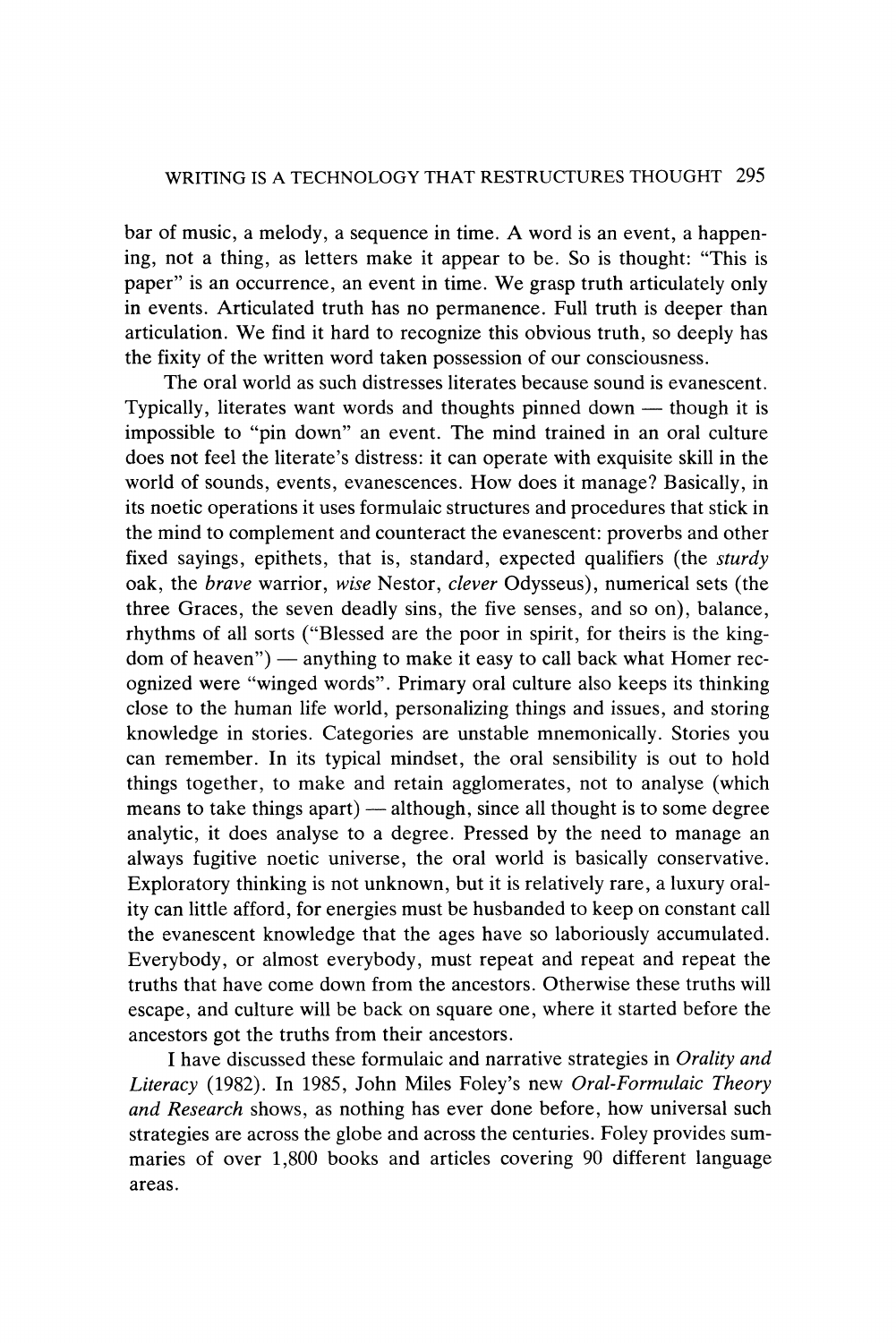Our literate world of visually processed sounds has been totally unfamiliar to most human beings, who always belonged, and often still belong to this oral world. Homo sapiens has been around for some 30,000 years, to take a conservative figure. The oldest script, Mesopotamian cuneiform, is less than 6,000 years old (the alphabet less than 4,000). Of all the tens of thousands of languages spoken in the course of human history only a tiny fraction — Edmonson (1971: 323) calculates about 106 — have ever been committed to writing to a degree sufficient to have produced a literature, and most have never been written at all. Of the 4,000 or so languages spoken today, only around 78 have a literature (Edmonson 1971: 332). For some of the others linguists have devised more or less adequate ways of writing them, with results that appear in linguistics publications and convention papers that have no noteworthy effect at all on the actual users of the language. Dr C. Andrew Hofling has recently completed a linguistic study of discourse in the Itza Mayan language which transcribes the language in the Roman alphabet. This transcription is essential for linguistic studies, but it is useless, inconsequential, for the Itza Maya themselves. With only some 500 speakers, the language has no effective way of developing a literate culture. Most languages in the world today exist in comparable conditions. Those who think of the text as the paradigm of all discourse need to face the fact that only the tiniest fraction of languages have ever been written or ever will be. Most have disappeared or are fast disappearing, untouched by textuality. Hard-core textualism is snobbery, often hardly disguised.

Only in recent centuries have human beings generally had the idea that a language could be written, and even today many peoples do not believe their language can be written. In Dayton, Ohio, on 25 February 1983, I saw a videotape of a Methodist missionary and linguist who had worked out an alphabetization of a previously unwritten language in the South Pacific and witnessed her difficulty in convincing the speakers of the language that she could write down their utterances. They believed that only the languages they knew as written, such as English or French, could be written.

All this is not to deny that spoken languages are all amenable to conversion into writing (always with only partial success or accuracy) or that, given the human condition and the advantages conferred by writing, the invention of writing, and even of alphabetic writing, was sure to occur somewhere in the evolution of culture and consciousness. But to say that language is writing is, at best, uninformed. It provides egregious evidence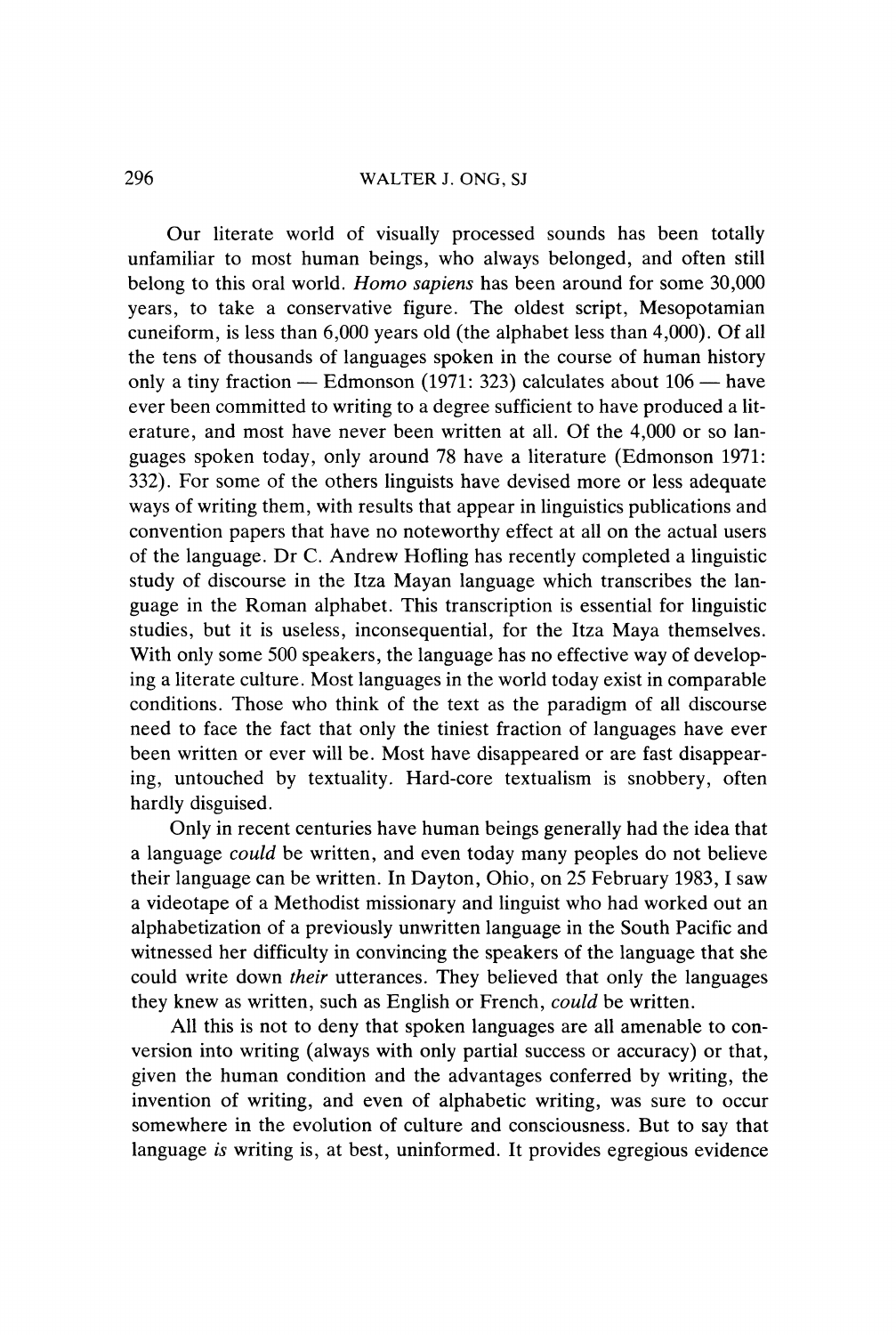of the unreflective chirographic and/or typographic squint that haunts us all.

# il

Writing was an intrusion, though an invaluable intrusion, into the early human lifeworld, much as computers are today. It has lately become fashionable in some linguistic circles to refer to Plato's condemnation of writing in the Phaedrus and the Seventh Letter. What is seldom if ever noticed, however, is that Plato's objections against writing are essentially the very same objections commonly urged today against computers by those who object to them (Ong 1982: 79-81). Writing, Plato has Socrates say in the Phaedrus, is inhuman, pretending to establish outside the mind what in reality can only be in the mind. Writing is simply a thing, something to be manipulated, something inhuman, artificial, a manufactured product. We recognize here the same complaint that is made against computers: they are artificial contrivances, foreign to human life.

Secondly, Plato's Socrates complains, a written text is basically unresponsive. If you ask a person to explain his or her statement, you can get at least an attempt at explanation: if you ask a text, you get nothing except the same, often stupid words which called for your question in the first place. In the modern critique of the computer, the same objection is put, "Garbage in, garbage out". So deeply are we into literacy that we fail commonly to recognize that this objection applies every bit as much to books as to computers. If a book states an untruth, ten thousand printed refutations will do nothing to the printed text: the untruth is there for ever. This is why books have been burnt. Texts are essentially contumacious.

Thirdly, Plato's Socrates urges, writing destroys memory. Those who use writing will become forgetful, relying on an external source for what they lack in internal resources. Writing weakens the mind. Today, some parents and others fear that pocket calculators provide an external resource for what ought to be the internal resource of memorized multiplication tables. Presumably, constant repetition of multiplication tables might produce more and more Albert Einsteins. Calculators weaken the mind, relieve it of the setting-up exercises that keep it strong and make it grow. (Significantly, the fact that the computer manages multiplication and other computation so much more effectively than human beings do, shows how little the multiplication tables have to do with real thinking.)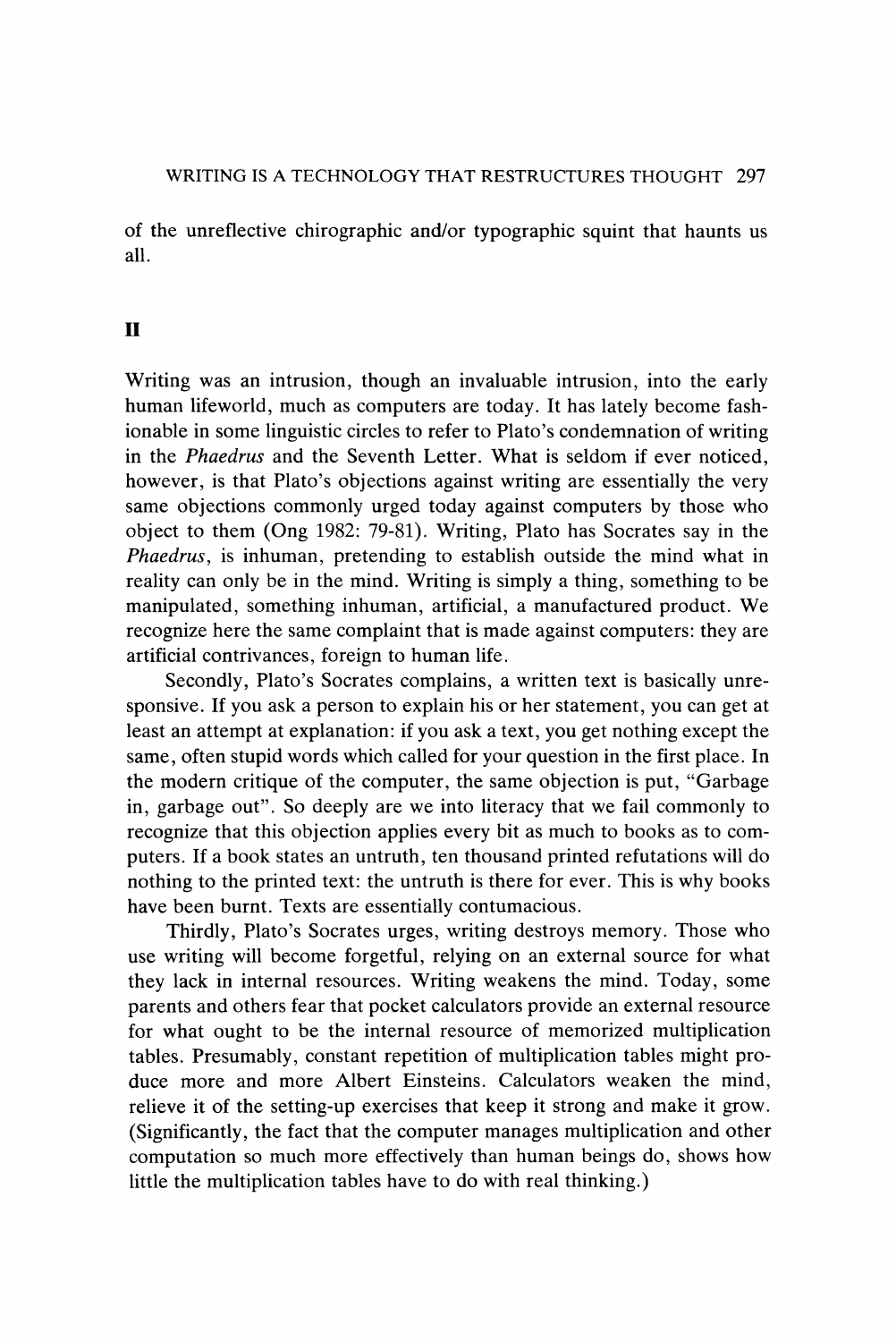Fourthly, in keeping with the agonistic mentality of oral cultures, their tendency to view everything in terms of interpersonal struggle, Plato's Socrates also holds it against writing that the written word cannot defend itself as the natural spoken word can: real speech and thought always exist essentially in the context of struggle. Writing is passive, out of it, in an unreal, unnatural world. So, it seems, are computers: if you punch the keys they will not fight back on their own, but only in the way they have been programmed to do.

Those who are disturbed about Plato's misgivings about writing will be even more disturbed to find that print created similar misgivings when it was first introduced. Hieronimo Squarciafico, who in fact promoted the printing of the Latin classics, also argued in 1477 that already "abundance of books makes men less studious" (Ong 1982: 80). Even more than writing does, print destroys memory and enfeebles the mind by relieving it of too much work (the pocket calculator complaint once more), downgrading the wise man and wise woman in favour of the pocket compendium.

One weakness in Plato's position is that he put these misgivings about writing into writing, just as one weakness in antiprint positions is that their proponents put their objections into print, and one weakness in anti-computer positions is that they are articulated in articles or books printed from tapes composed on computer terminals. The law at work here is: once the word is technologized, there is no really effective way to criticize its condition without the aid of the technology you are criticizing. The complaints about these three inventions are all the same because writing and print and the computer are all ways of technologizing the word.

The new technology of writing, it is now clear, was operating in Plato's lifeworld in ways far too convoluted for even Plato to understand. The technology of writing was not merely useful to Plato for broadcasting his critique or writing, but it also had been responsible for bringing the critique into existence. Although there was no way for Plato to be explicitly aware of the fact, his philosophically analytic thought, including his analysis of the effects of writing, was possible only because of the effects that writing was having on mental processes. We know that totally oral peoples, intelligent and wise though they often are, are incapable of the protracted, intensive linear analysis that we have from Plato's Socrates. Even when he talks, Plato's Socrates is using thought forms brought into being by writing. In fact, as Eric Havelock has beautifully shown in his Preface to Plato (1963), Plato's entire epistemology was unwittingly a programmed rejection of the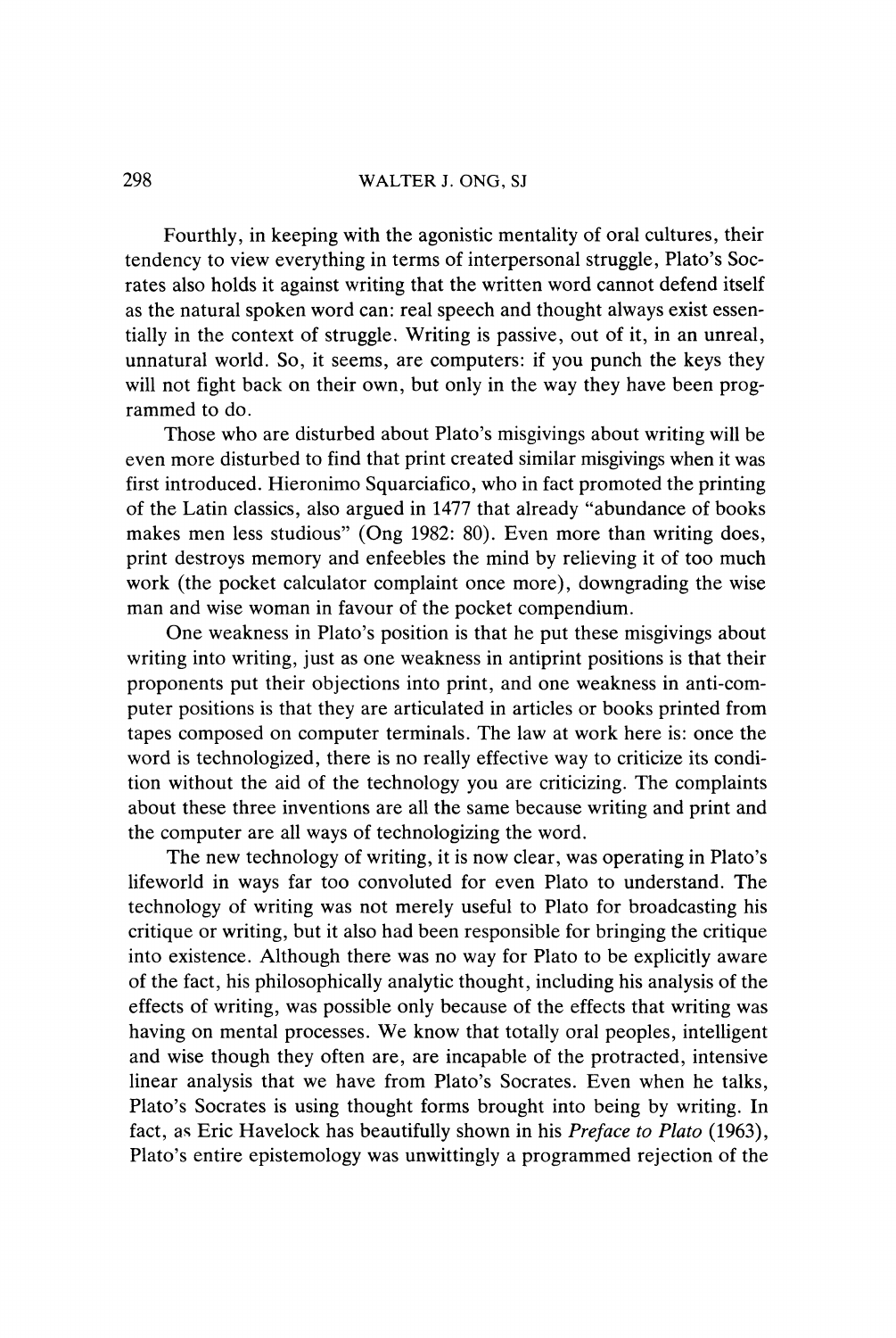archaic preliterate world of thought and discourse. This world was oral, mobile, warm, personally interactive (you needed live people to produce spoken words). It was the world represented by the poets, whom Plato would not allow in his Republic, because, although Plato could not formulate it this way, their thought processes and modes of expression were disruptive of the cool, analytic processes generated by writing.

The Platonic ideas are not oral, not sounded, not mobile, not warm, not personally interactive. They are silent, immobile, in themselves devoid of all warmth, impersonal and isolated, not part of the human lifeworld at all but utterly above and beyond it, paradigmatic abstractions. Plato's term idea, form, is in fact visually based, coming from the same root as the Latin videre, meaning to see, and such English derivatives as vision, visible, or video. In the older Greek form, a digamma had preceded the iota: videa or widea. Platonic form was form conceived of by analogy precisely with visible form. Despite his touting of *logos* and speech, the Platonic ideas in effect modelled intelligence not so much on hearing as on seeing. The visual model favoured clarity, but also shallowness. "I see what you say" lacks the depth of "I hear what you say". Plato of course was not at all fully aware of the unconscious forces at work in his psyche to produce his literate reaction, or overreaction, to a lingering, and by his time retardant, orality. But he unconsciously adjusted to the threat of shallowness in his "idea" philosophy by giving his thought what is often called a poetic cast and by avowing that the depths of truth not only escape writing but also even oral articulation.

# iil

In downgrading writing, Plato was thinking of writing as an external, alien technology, as many people today think of the computer. Because we have by today so deeply interiorized writing, made it so much a part of ourselves, as Plato's age had not yet made it fully a part of itself, we find it difficult to consider writing to be a technology as we commonly assume printing and the computer to be. Yet writing (and especially alphabetic writing) is a technology, calling for the use of tools and other equipment, styli or brushes or pens, carefully prepared surfaces such as paper, animal skins, strips of wood, as well as inks or paints, and much more. Writing technologies have differed in different parts of the world. In their own indi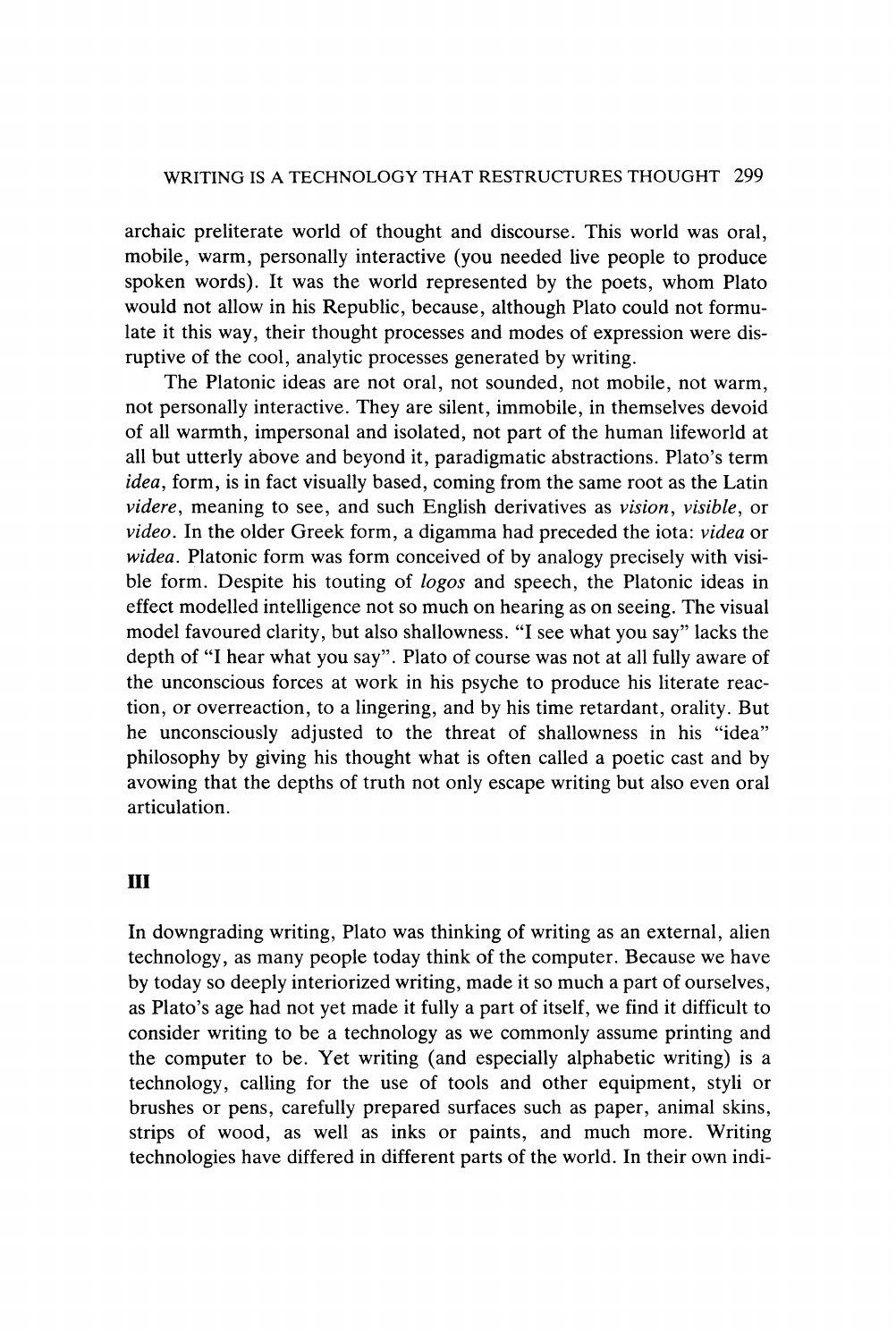genous technologies of writing, East Asia — China, Korea, and Japan typically used not pens but brushes, not liquid ink in inkhorns or inkwells, but ink blocks, on which the wet brush was rubbed as in making water-colour paintings, in this sense "painting" rather than "writing" (etymologically, "scratching") their texts.

In From Memory to Written Record: England 1066-1307, M.T. Clanchy (1979) has an entire chapter entitled "The Technology of Writing". He explains how in the West through the Middle Ages and earlier almost all those devoted to writing regularly used the services of a scribe because the physical labour writing involved — scraping and polishing the animal skin or parchment, whitening it with chalk, resharpening goose-quill pens with what we still call a penknife, mixing ink, and all the rest — interfered with thought and composition. Chaucer's "Wordes unto Adam, His Owne Scriveyn" humorously expressed the author's resentment at having to "rubbe and scrape" to correct his scribe Adam's own carelessness in plying his craft. Today's ballpoint pens, not to mention our typewriters and word processors or the paper we use, are high-technology products, but we seldom advert to the fact because the technology is concentrated in the factories that produce such things, rather than at the point of production of the text itself, where the technology is concentrated in a manuscript culture.

Although we take writing so much for granted as to forget that it is a technology, writing is in a way the most drastic of the three technologies of the word. It initiated what printing and electronics only continued, the physical reduction of dynamic sound to quiescent space, the separation of the word from the living present, where alone real, spoken words exist.

#### IV

Once reduced to space, words are frozen and in a sense dead. Yet there is a paradox in the fact that the deadness of the written or printed text, its removal from the living human lifeworld, its rigid visual fixity, assures its endurance and its potential for being resurrected into limitless living contexts by a limitless number of living readers. The dead, thing-like text has potentials far outdistancing those of the simply spoken word. The complementary paradox, however, is that the written text, for all its permanence, means nothing, is not even a text, except in relationship to the spoken word. For a text to be intelligible, to deliver its message, it must be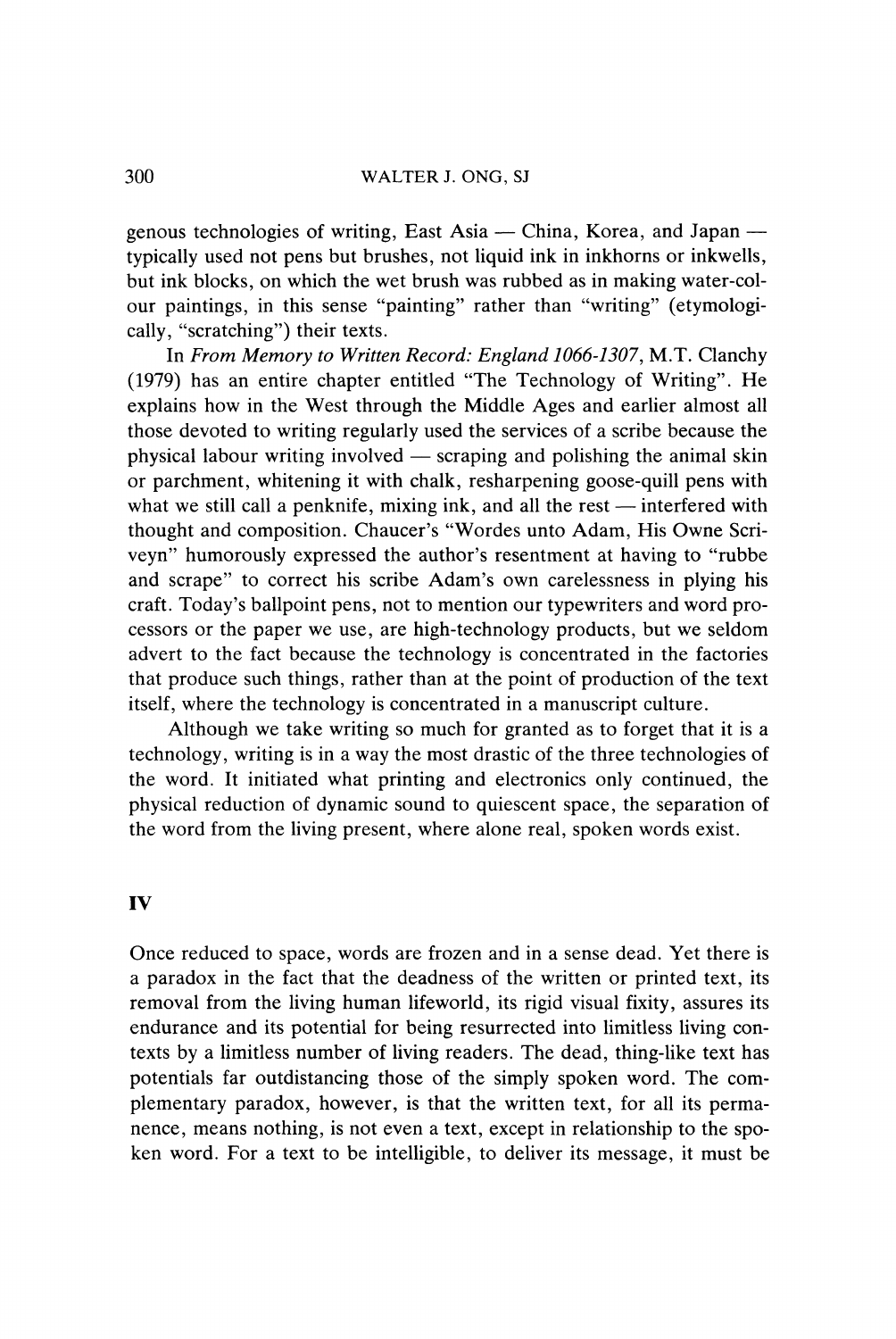reconverted into sound, directly or indirectly, either really in the external world or in the auditory imagination. All verbal expression, whether put into writing, print, or the computer, is ineluctably bound to sound forever.

Nevertheless, by contrast with natural, oral speech, writing is completely artificial. There is no way to write "naturally". Oral speech is fully natural to human beings in the sense that every human being in every culture who is not physiologically or psychologically impaired learns to talk. Moreover, while talk implements conscious life, its use wells up naturally into consciousness out of unconscious or subconscious depths, though of course with the conscious as well as unconscious co-operation of society. Despite the fact that they govern articulation and thought processes themselves, grammar rules or structures normally originate, live, and function far below the level at which articulation functions. You can know how to use the grammatical rules or structures and even how to set up new rules or structures that function clearly and effectively without being able to state what they are. Of all the hundreds of thousands of grammar rules or structures that have been at work in all the tens of thousands of languages and dialects of humankind, only the tiniest fraction have ever been articulated at all.

Writing or script differs as such from speech in that it is not inevitably learned by all psychologically or physiologically unimpaired persons, even those living in highly literate cultures. Moreover, the use of writing or script does not inevitably well up out of the unconscious without the aid of stated rules. The process of putting spoken language into writing is governed by consciously contrived, articulated procedures: for example, a certain pictogram will be consciously determined to stand for a certain specified word or concept, or  $a$  will be consciously ruled to represent a certain phoneme,  $b$ another, and so on. (This is not at all to deny that the writer-reader situation created by writing is deeply involved with unconscious processes which are at work in composing written texts once one has learned the explicit, consciously controlled rules for transposing sound into a visual code.)

To say writing is artificial is not to condemn it but to praise it. Like other artificial creations and indeed more than any other, writing is utterly invaluable and indeed essential for the realization of fuller, interior, human potentials. Technologies are not mere exterior aids but also interior transformations of consciousness, and never more than when they affect the word. Such transformations of consciousness can be uplifting, at the same time that they are in a sense alienating. By distancing thought, alienating it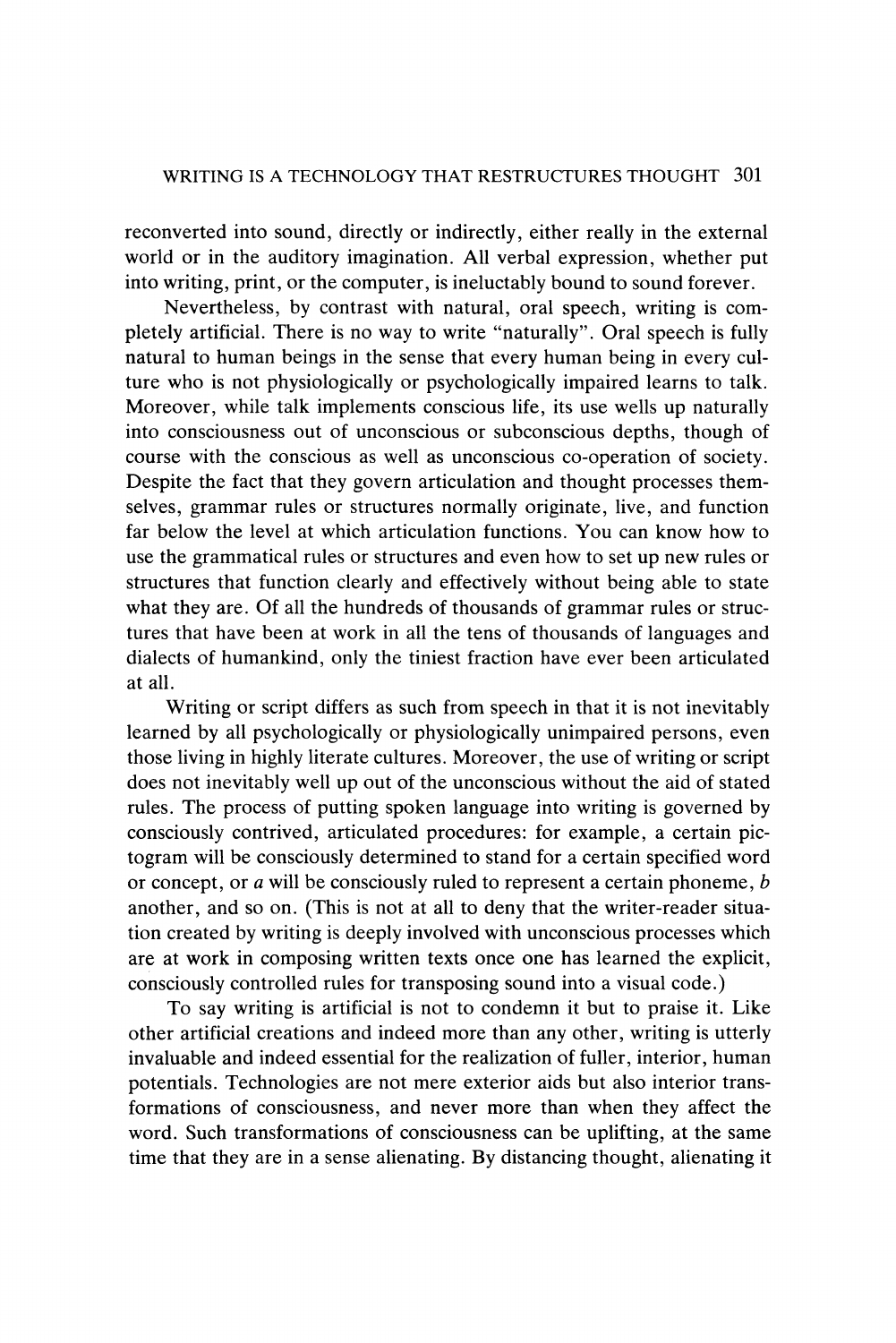from its original habitat in sounded words, writing raises consciousness. Alienation from a natural milieu can be good for us and indeed is in many ways essential for fuller human life. To live and to understand fully, we need not only proximity but also distance. This writing provides for, thereby accelerating the evolution of consciousness as nothing else before it does.

Technologies are artificial, but — paradox again — artificiality is natural to human beings. Technology, properly interiorized, does not degrade human life but on the contrary enhances it. The modern orchestra, for example, is a result of high technology. A clarinet is an instrument, which is to say a tool. A piano is an intricate, hand-powered machine. An organ is a huge machine, with sources of power — pumps, bellows, electric generators, motors  $-$  in motion before the organ is touched by its operator. Antiquity had no orchestra such as ours because it was unable to make any kind of instrument, musical or other, with the precision tooling even of a clarinet. Its maximum experience of precision was at the level of a good pair of scissors. Modern precision tooling has its roots in the late Middle Ages and its first major achievement was printing from movable alphabetic type.

A modern orchestra is the product of precision-tooled technology. Beethoven's scores consist of almost innumerable, precise directions to highly-trained technicians, specifying exactly how they are to use their individual tools. Legato: do not take your finger off one piano key until you have hit the next. Staccato: hit the key and take your finger off immediately. And so on for thousands of actions which musicians must practise until mechanically perfect. To be a first-rate musician, a sine qua non is to be a superb technician. There is no substitute for mechanical mastery of the tools

As musicologists well know, it is pointless to object to electronic compositions, as non-musicologists sometimes do, on the grounds that the sounds come out of a mechanical contrivance. What do you think of the sounds of a piano come out of, not to mention an organ? Or the sounds of a clarinet or bassoon or even a whistle? These things are all mechanical contrivances. The fact is that by using the mechanical contrivance a clarinettist or pianist or an organist can express something poignantly human that cannot be expressed without the mechanical contrivance. To achieve such expression effectively, of course, the musician has to have interiorized the technology, made the tool or machine a second nature, a psychological part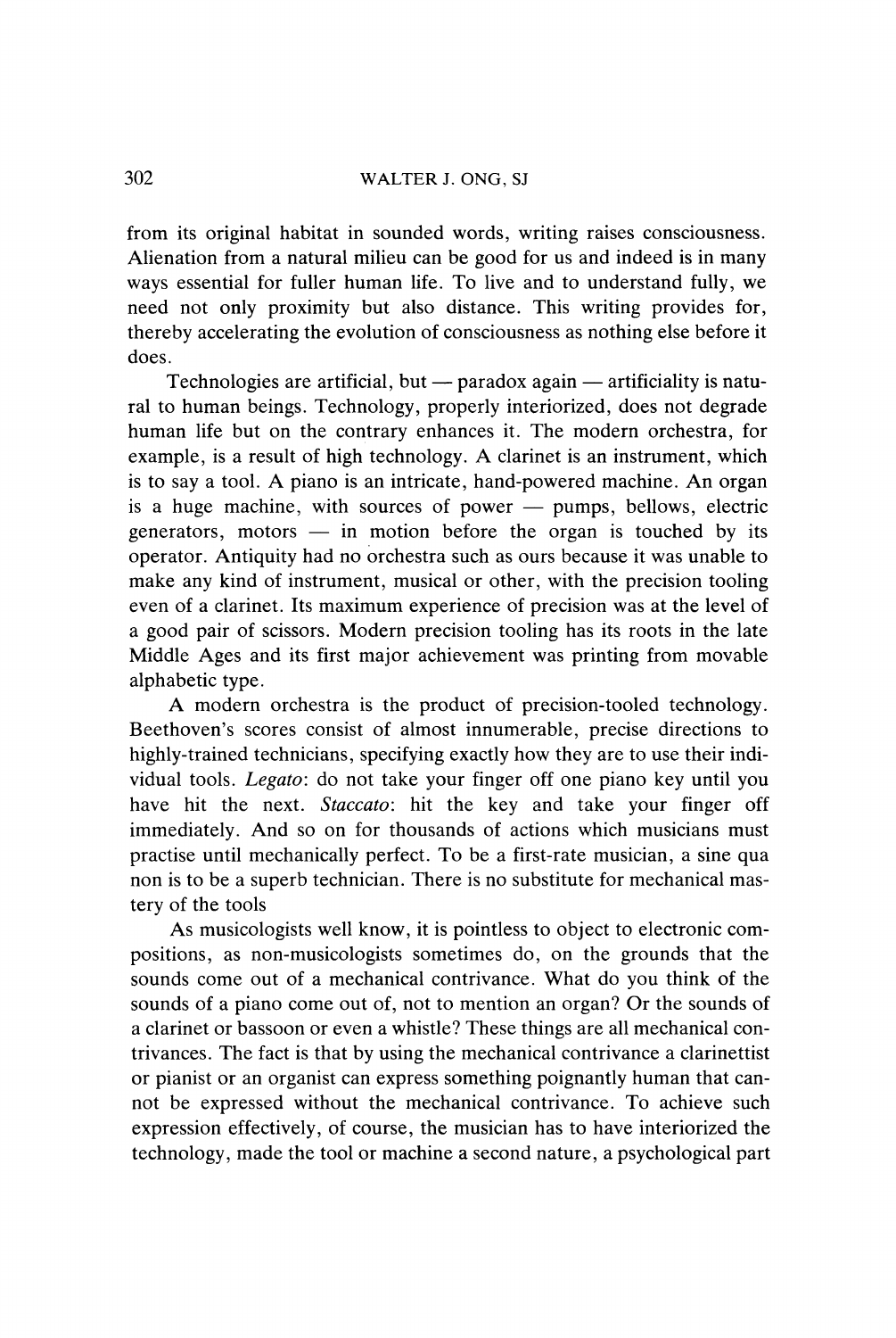of himself or herself. Art imitates nature. Art follows nature, and joins itself to nature. Art is second nature. But it is not nature. Natura in Latin, like physis in Greek, means birth. We are not born with art but add it to ourselves. Mastering a musical tool, making it one's own, calls for years of mechanical "practice", learning how we can make the tool do mechanically all that it can do. Little boys and girls know how boring it can be. Yet such shaping of the tool to one's self, learning a technological skill, is hardly dehumanizing. The use of a technology can enrich the human psyche, enlarge human spirit, set it free, intensify its interior life.

I instance the modern orchestra here to make the point that writing is an even more deeply interiorized technology than the performance of instrumental music is. To understand what writing is, which means to understand it in relation to its past, to orality, one must honestly face the fact that it is a technology.

#### $\mathbf{v}$

Writing, in the strict sense of the word, as has already been seen, was a very late development in human history. The first script, or true writing, that we know was developed among the Sumerians in Mesopotamia only around the year 3500 BC, less than 6,000 years ago. The alphabet, which was invented only once, so that every alphabet in the world derives directly or indirectly from the original Semitic alphabet, came into existence only around 1500 BC.

Speech is ancient, archaic. Writing is brand-new. Can one make out a case for some sort of archaic writing earlier than 6,000 years ago? It is of course possible to count as "writing" any semiotic mark, that is, any visible or sensible mark which an individual makes and assigns a meaning to  $\frac{1}{2}$  a simple scratch on a rock or a notch on a stick, for example. If this is what is meant by writing, the antiquity of writing is perhaps comparable to the antiquity of speech. However, investigations of writing which take "writing" to mean any visible or sensible mark with an assigned meaning merge writing with purely biological behaviour. When does a footprint or a deposit of faeces or urine (used by many species of animals for communication) become "writing"? Using the term "writing"? in this extended sense to include any semiotic marking trivializes its meaning. The critical and unique breakthrough into new kinds of noetic operations and new worlds of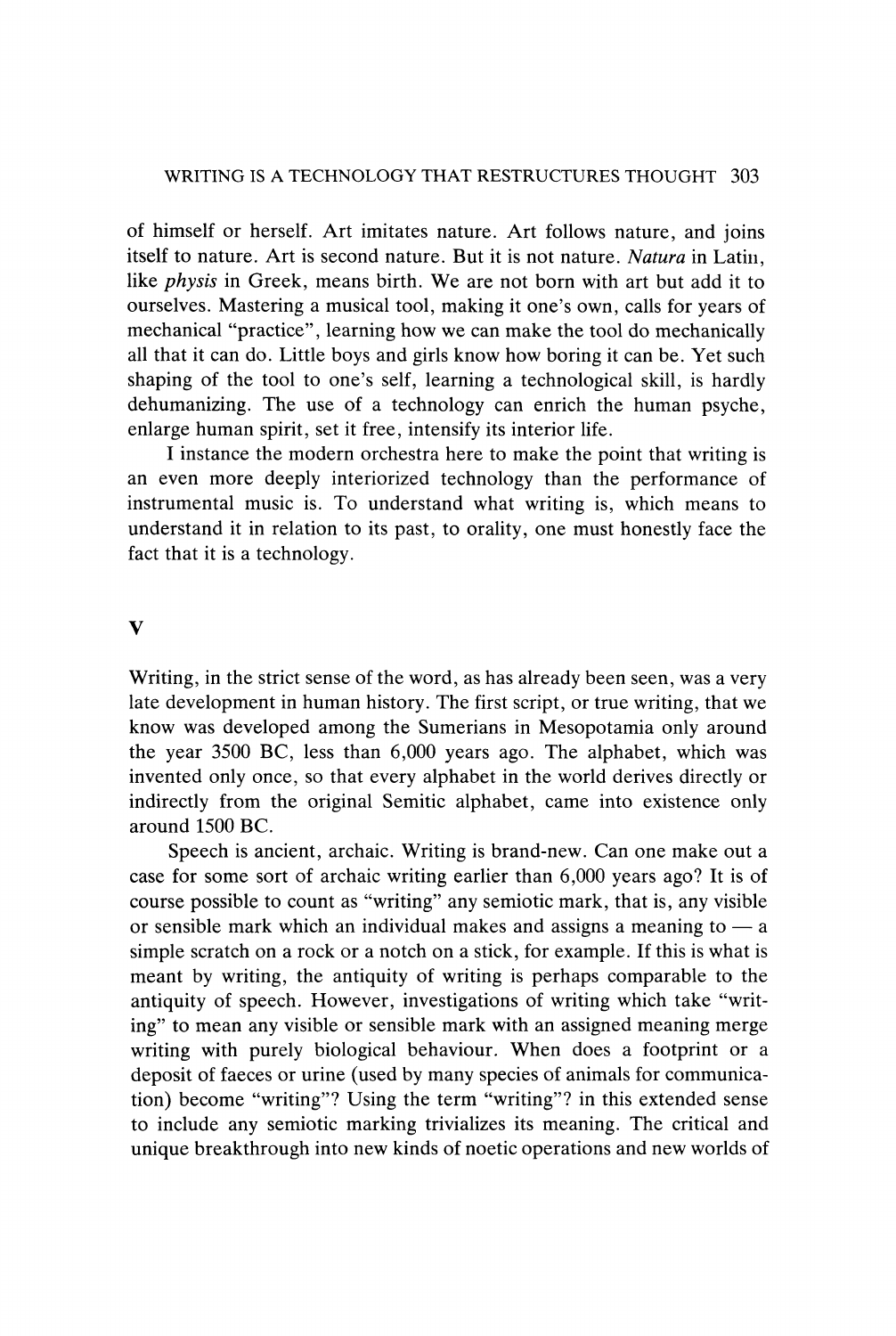knowledge was achieved within human consciousness not when simple semiotic marking was devised but when what we ordinarily mean by writing was developed, that is, when a coded system of visible marks was invented whereby a writer could determine, in effect without limit, the exact words and sequence of words that a reader would generate from a given text. This is what we regularly mean today by writing or script. We have to say "in effect ... the exact words" because no form, even of the alphabet, will always eliminate all ambiguities. The notation "read" on a document may be the imperative (rhyming with "bead") and mean "read this" or it may be the past participle (rhyming with "head") and mean "this has been read". But a true writing system will reduce ambiguities to a negligible minimum and make those that occur readily clarifiable.

Of course, writing is not suddenly "invented" but grows out of orality by stages. Hence it cannot be understood in depth without circumstantial familiarity with the primary orality which is its seedbed. Discussions of writing which ignore its roots in orality and restrict themselves to alphabetic printed texts from the age of Romanticism on can produce effects which are interesting often because they are unavoidably distorted.

All writing systems do not have the same psychic or even neurophysiological structures or effects. Most studies investigating psychic, intellectual, and cultural contrasts between oral and writing cultures have looked only to contrasts between orality and alphabetic writing. The effects of other writing systems have just begun to be explored. For example, recent research (Tzeng and Wang 1983) has shown that readers of Chinese script use the right cerebral hemisphere significantly more than do readers of alphabetic script, which is geared more to the analytic left hemisphere. Such studies need to be developed still more.

Writing, in the ordinary sense of a coded system of visible marks enabling a writer to determine, in effect without limit, the exact words and sequence of words that a reader will generate from a given text, is the most momentous of all human technological inventions. It is not a mere appendage or accessory to oral speech. Because it moves speech drastically from the oral-aural or voice-and-ear world to a new sensory world, that of vision, writing transforms speech and thought as well. Notches on sticks and other aides-mémoire can lead up to writing, but they do not restructure the human lifeworld as true writing does. And no other writing system restructures the human lifeworld so drastically as alphabetic writing. Or so democratically, for the alphabet is relatively easy to learn. By contrast, Chinese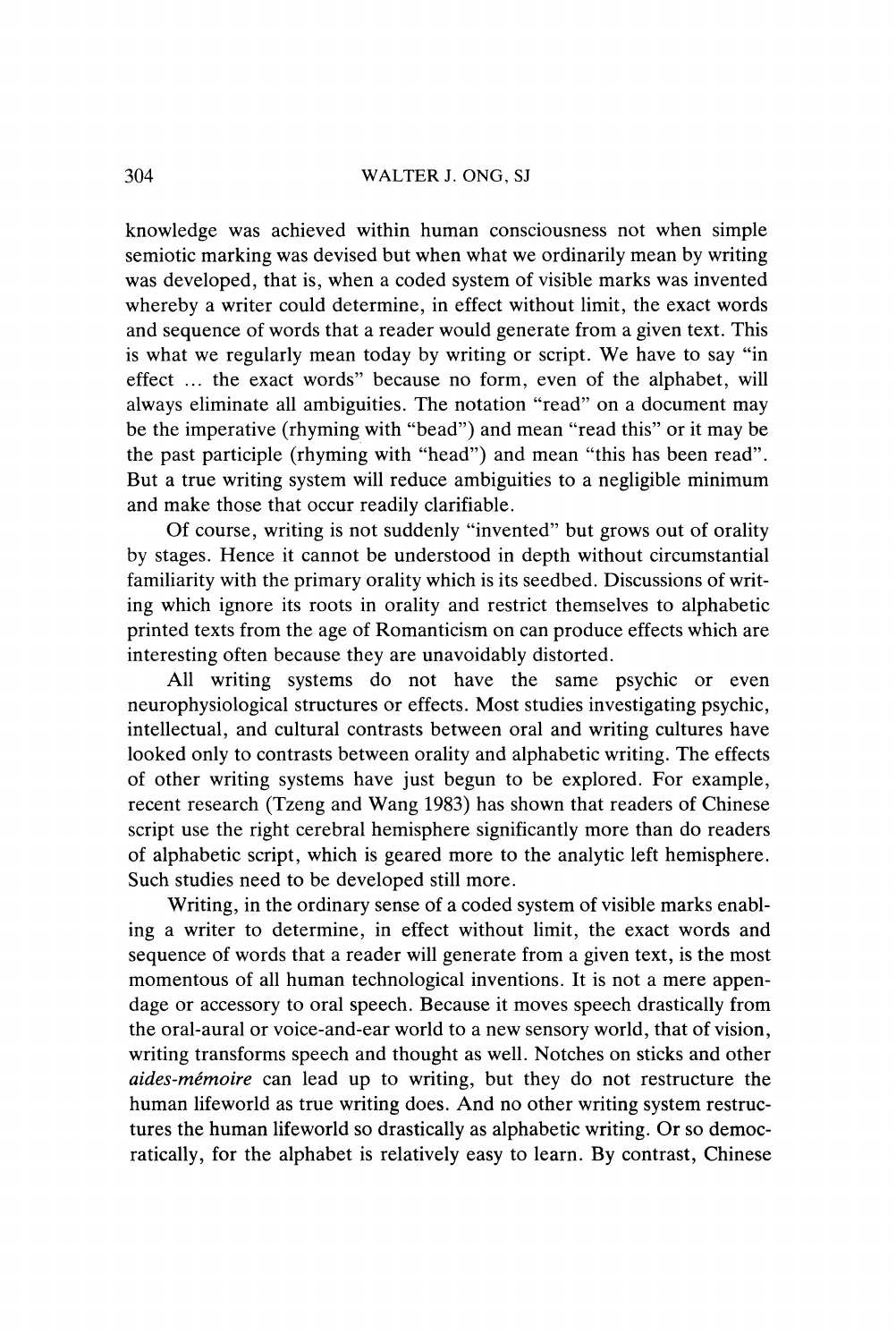# WRITING IS A TECHNOLOGY THAT RESTRUCTURES THOUGHT 305

character writing, though more aesthetically and semantically rich than alphabetic writing can ever hope to be, is elitist, despite heroic efforts to democratize its use. Its total mastery demands more time than most people can afford. As is well known, the People's Republic of China is undertaking to teach all its populace Mandarin, the largest of the many Chinese languages (referred to as "dialects" customarily but misleadingly, for they are mutually incomprehensible when spoken). If and when everyone can speak Mandarin, it is quite certain, to my mind, that the alphabet will be introduced — with incalculable losses to literature but massive operational gains elsewhere.

### VI

In treating of the effects of writing one has to guard against reductionism. All changes in social and noetic structures that can be identified after writing is introduced are not due simply to writing. Writing itself has social causes. It grows, for example, first in urban environments for use in recording ownership and related uses. Throughout its history, writing interacts massively with all sorts of social structures and practices, so that it by no means follows exactly the same development in all cultures (see Graff 1981). Although certain general cross-cultural patterns are identifiable, in various transitional cultures there are various kinds of interfaces between literacy and orality and various kinds and amounts of oral residue (Goody and Watt 1968; Ong 1982, and the many references there).

But if there is no warrant for reductionism, there is more than ample warrant for relationism. Once writing is introduced into a culture and grows to more than marginal status, it interacts with noetic and social structures and practices often in a bewildering variety of ways, as, for example, Brian Stock has shown in great detail for parts of Western Europe in the eleventh and twelfth centuries. Sooner or later, and often very quickly, literacy affects marketing and manufacturing, agriculture and stock-raising and the whole of economic life, political structures and activities, religious life and thought, family structures, social mobility, modes of transportation (a literate communication system laid the straight Roman roads and made the ancient Roman Empire, as Innis long ago pointed out), and so on ad infinitum. Even informal person-to-person conversations between literates are not structured like those among persons in a primary oral culture. Sim-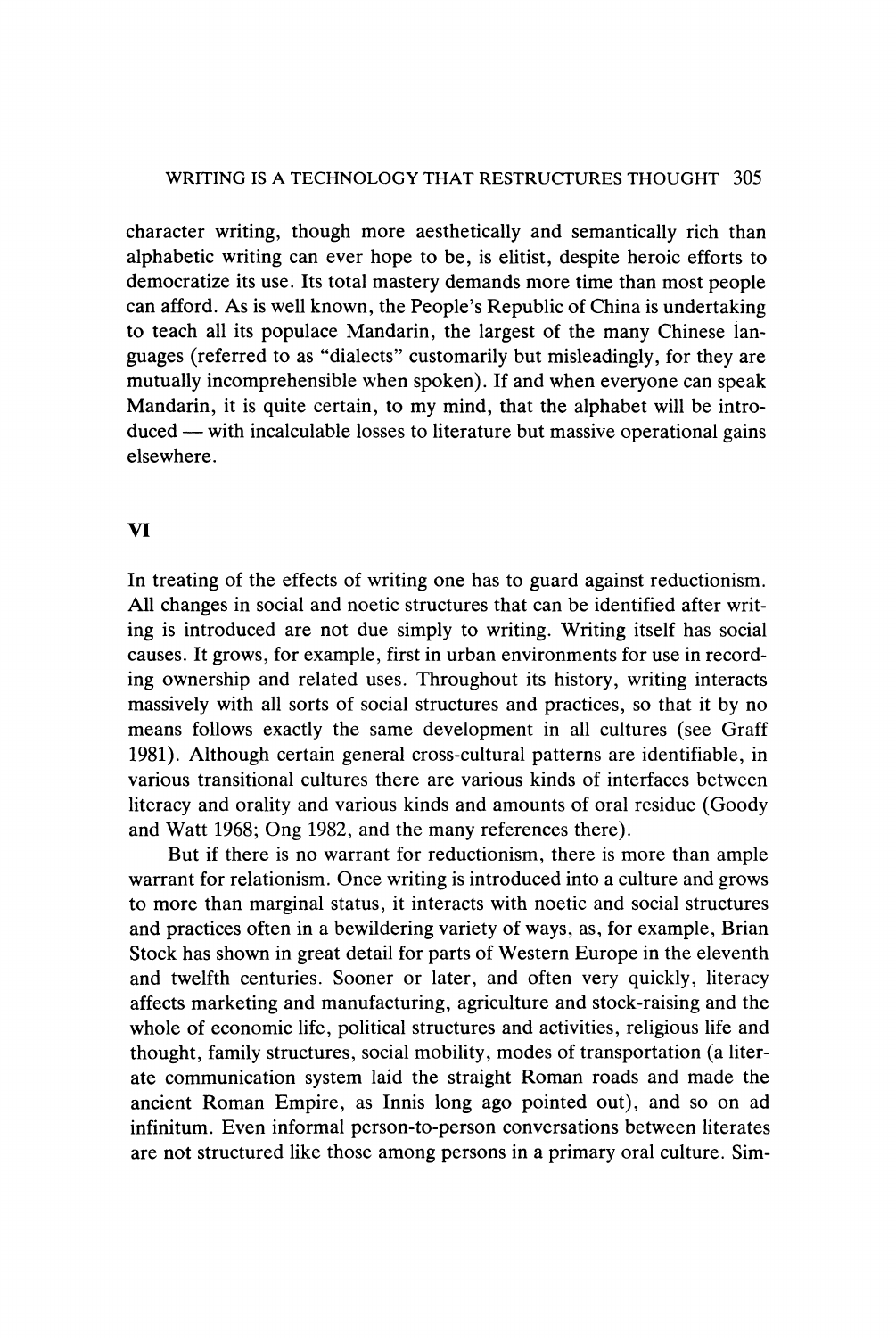ple queries for information acquire a new status, for oral cultures typically use words less for information and more for optional, interpersonal purposes than do chirographic and typographic cultures. Writing is only one of the various developments making for the transformation of consciousness and of society, but once writing takes over, it appears to be the most crucial development of all. Almost everything in the noetic and social structures of a society where writing has been widely interiorized relates in one way or another to writing, although just how a particular phenomenon does so has to be examined carefully in any given case in any given culture.

# Vil

One of the most generalizable effects of writing is separation. Separation is also one of the most telling effects of writing and hence can serve here to give some final form to this discussion. Writing is diaeretic. It divides and distances, and it divides and distances all sorts of things in all sorts of ways. Distancing or "distanciation" is one of the effects of writing commonly discussed by those coming from the Husserlian and Heideggerian traditions, such as Paul Ricoeur (1981), but their discussions are highly specialized and abstractly schematic, paying little if any attention to the actual history of writing, its growth out of orality, or to the socio-psychological complexities this history presents us with — that is, to the sort of things earlier detailed here. Their phenomenology is fundamentally synchronic, not diachronic. And without a diachronic phenomenology, our present situation does not show its true contours for we do not become aware of how matters stood before writing, and to that extent, as earlier stated, are relatively unaware of what writing truly is.

Many of the phenomena here associated with separation or division or distancing could also be discussed under various other headings, some of them less abstract headings than separation or division, but few other headings would be so handily inclusive. My observations here on separation or distancing will be condensed and, if only for that reason, should serve, I hope, to open discussion and to suggest further study. Here, then, are some of the ways in which writing separates or divides. Writing ties together so many things in so many interrelations that some of the itemizations here inevitably overlap.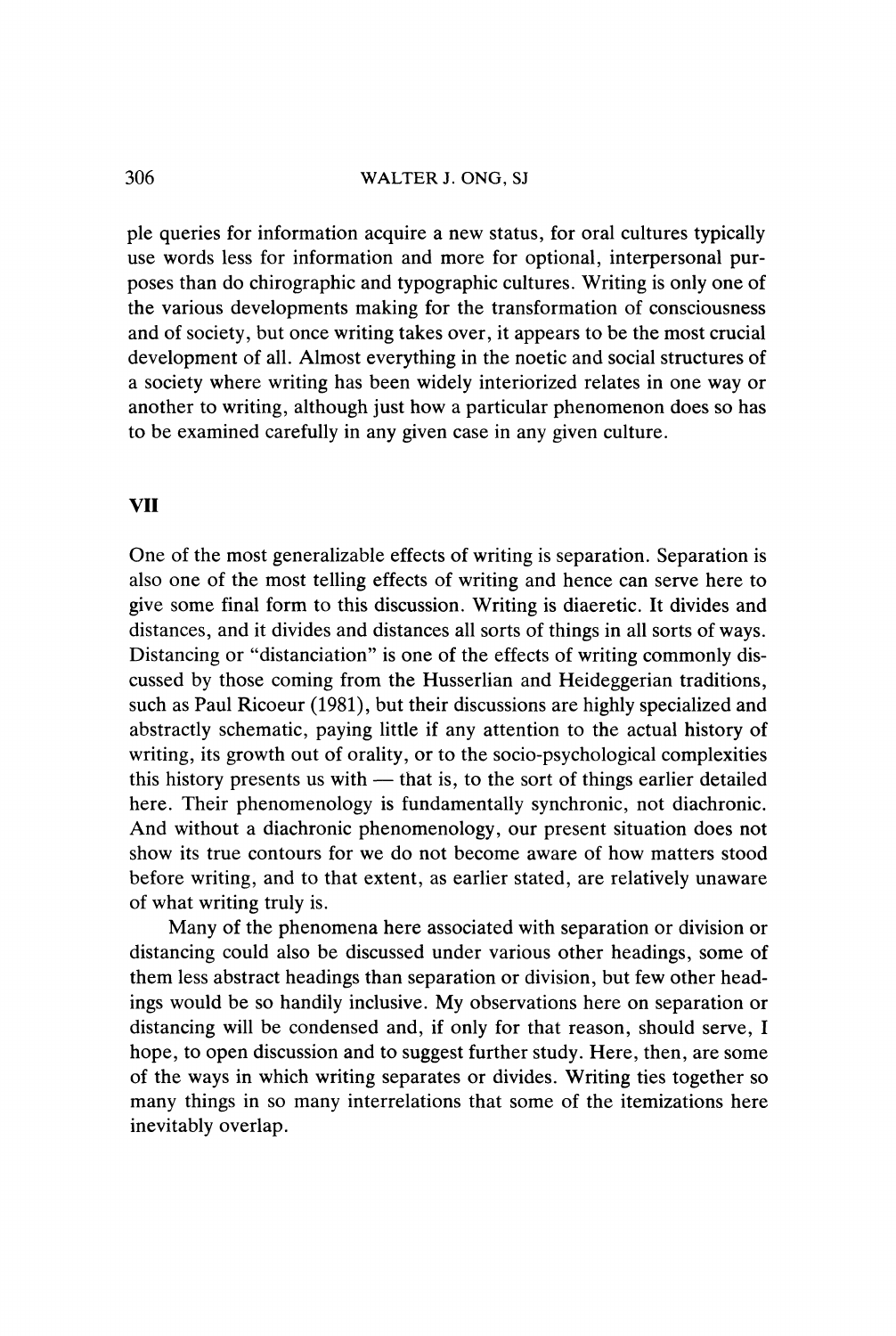# WRITING IS A TECHNOLOGY THAT RESTRUCTURES THOUGHT 307

(1) Writing separates the known from the knower. It promotes "objectivity". Any writing system does this, but the alphabet does so most of all, since it most thoroughly dissolves all sounds into spatial equivalents. Havelock (1976) has shown how the ancient Greeks' invention of the first fully vocalic alphabet, the most radical of all writing systems, gave them their intellectual ascendancy by providing access to the thorough intellectual "objectivity" that led to modern science, and modern forms of thought generally, although the science of the ancient Greeks remained far more rhetorically structured and far more embedded in the human lifeworld than our science is today.

Of course, language in its original oral state already begins the separation of known from knower. Simple naming is the most archaic and still the basic operation in this separation: when a small child looking at a picturebook with mother delightedly calls out "Tree!" he or she puts the object "out there" as different from self and mother and from other diversely named objects as well. The separated object can be both distanced and shared with mother simultaneously. It is great fun. But, involved in the real time of the interpersonal sound world, oral naming alone cannot achieve the distancing brought into being by writing, which is a time-obviating and otherwise radically decontextualizing mechanism.

Enhanced separation of the known from the knower is probably the most fundamental value of writing, from its beginnings to the present. Between knower and known writing interposes a visible and tangible object, the text. The objectivity of the text helps impose objectivity on what the text refers to (see Olson). Eventually writing will create a state of mind in which knowledge itself can be thought of as an object, distinct from the knower. This state of mind, however, is most fully realized only when print intensifies the object-like character of the text.

However, whatever its intimate effects on knowledge, the physical text is not itself knowledge, for knowledge, verbalized or other, can exist only in a knowing subject. In place of knowledge once possessed and formulated verbally by a living person, texts substitute coded marks outside any knower which a knowing subject possessed of the code can use to generate knowledge in himself or herself. Knowledge itself is not object-like: it cannot be transferred from one person to another physically even in oral communication, face-to-face, or a fortiori in writing. I can only perform actions — produce words — which enable you to generate the knowledge in yourself. The concept of "medium" or "media" applied to human communica-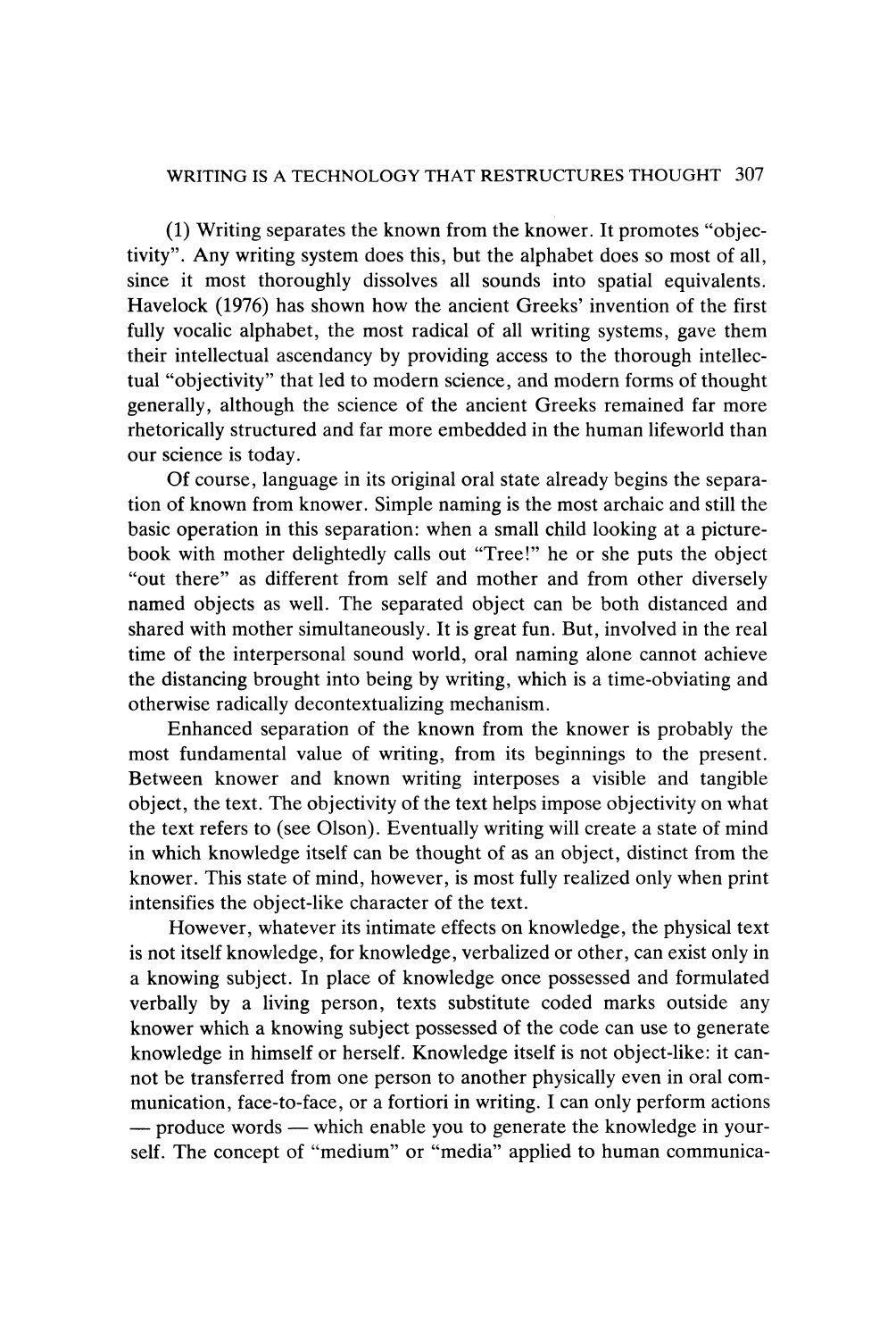tion uses an analogy which is useful but nevertheless so gross, and so inconspicuously gross, that it regularly falsifies what human communication is. I myself try to avoid the term now, though I have used it in earlier books and articles. "Medium" applies properly to manual or machine transferral of pattern, not to human communication. Since knowledge cannot be physically transferred verbally from one human person to another but must always be created by the hearer or reader within his or her own consciousness, interpretation is always in play when one listens or when one reads.

(2) Whereas oral cultures tend to merge interpretation of data with the data themselves, writing separates interpretation from data. Asked to repeat exactly what they have just said, persons from a primary oral culture will often give an interpretation of what they originally said, insisting and clearly believing that the interpretation is exactly what they said in the first place (Olson, citing Ruth Finnegan). They have difficulty in grasping what literates mean by word-for-word repetition. The text provides a new scenario. The text is a visual given, a datum, separate from any utterer or hearer or reader. What one says (or writes) about the text is something else, distinct from the text-object and what it as such represents. This is not to deny that any understanding of a text always involves interpretation: for what the object-like text represents is not an object, but words. It is simply to state that the status of interpretation becomes different with writing.

(3) Writing distances the word from sound, reducing oral-aural evanescence to the seeming quiescence of visual space. But this distancing is not total or permanent, for every reading of a text consists of restoring it, directly or indirectly, to sound, vocally or in the imagination.

(4) Whereas in oral communication the source (speaker) and the recipient (hearer) are necessarily present to one another, writing distances the source of the communication (the writer) from the recipient (the reader), both in time and in space. It is as easy to read a book by a person long dead or by a person thousands of miles away as it is to read one by a friend sitting at your elbow. Oral communication provides no comparable condition until the invention of sound recordings, which, however, depend on writing for their existence and, despite their aura of immediacy, distance speaker and hearer even more than writing does, interposing between the two mechanisms far more complicated than those of writing and print, and abolishing all direct relationship to lived time.

(5) Writing distances the word from the plenum of existence. In their original, spoken condition, words are always part of a context that is predo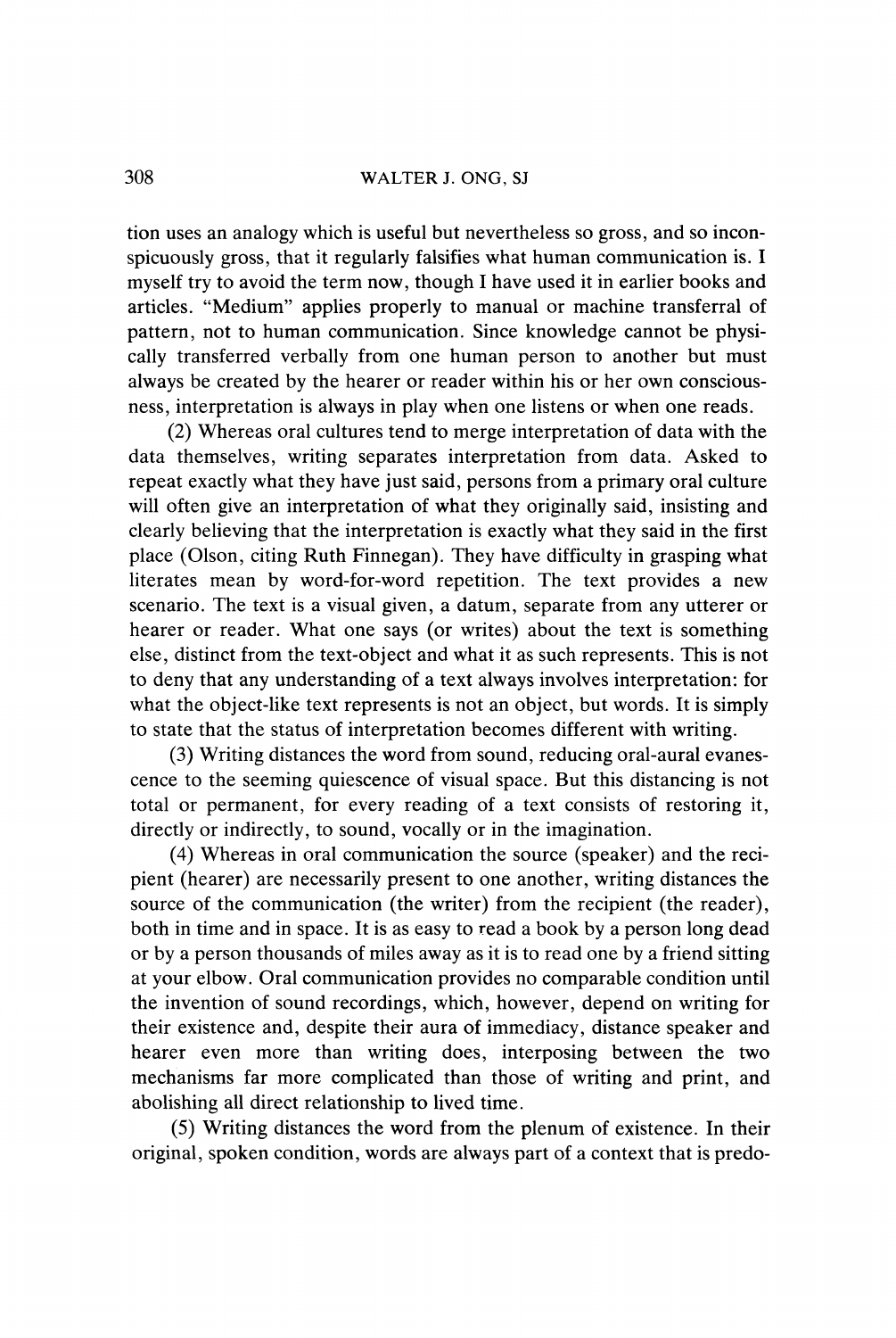minantly non-verbal, a modification of a field of personal relationships and object-relationships. The immediate context of spoken words is never simply other words. The immediate context of textualized words is simply other words.

(6) By distancing the word from the plenum of existence, from a holistic context made up mostly of non-verbal elements, writing enforces verbal precision of a sort unavailable in oral cultures. Context always controls the meaning of a word. In oral utterance, the context always includes much more than words, so that less of the total, precise meaning conveyed by words need rest in the words themselves. Thus in a primary oral culture, where all verbalization is oral, utterances are always given their greater precision by nonverbal elements, which form the infrastructure of the oral utterance, giving it its fuller, situational meaning. Not so much depends on the words themselves. In a text, the entire immediate context of every word is only other words, and words alone must help other words convey whatever meaning is called for. Hence texts force words to bear more weight, to develop more and more precisely "defined" — that is "bordered" or contrastive meanings. Eventually, words used in texts come to be defined in dictionaries, which present the meaning of words in terms of other words. Oral cultures present the meaning of words by using them (Goody 1968). Oral people are generally altogether uninterested in defining words by other words (Ong 1982: 53-4, citing Luria 1976). What the word "tree" means is determined by putting the word in non-verbal context, as in pointing to a tree, not by saying in words what "tree" means.

(7) Writing separates past from present. Primary oral cultures tend to use the past to explain the present, dropping from memory what does not serve this purpose in one way or another, thus homogenizing the past with the present, or approximating past to present. To use Jack Goody's term, their relationship with the past is homeostatic. By freezing verbalization, writing creates a distanced past which is full of puzzles because it can refer to states of affairs no longer effectively imaginable or can use words no longer immediately meaningful to any living persons.

(8) Writing separates "administration" — civil, religious, commercial, and other — from other types of social activities. "Administration" is unknown in oral cultures, where leaders interact non-abstractly with the rest of society in tight-knit, often rhetorically controlled, configurations. "Administration" can have two senses: (1) a distinct group able to oversee and manage, in a more or less abstractly structured fashion, complex social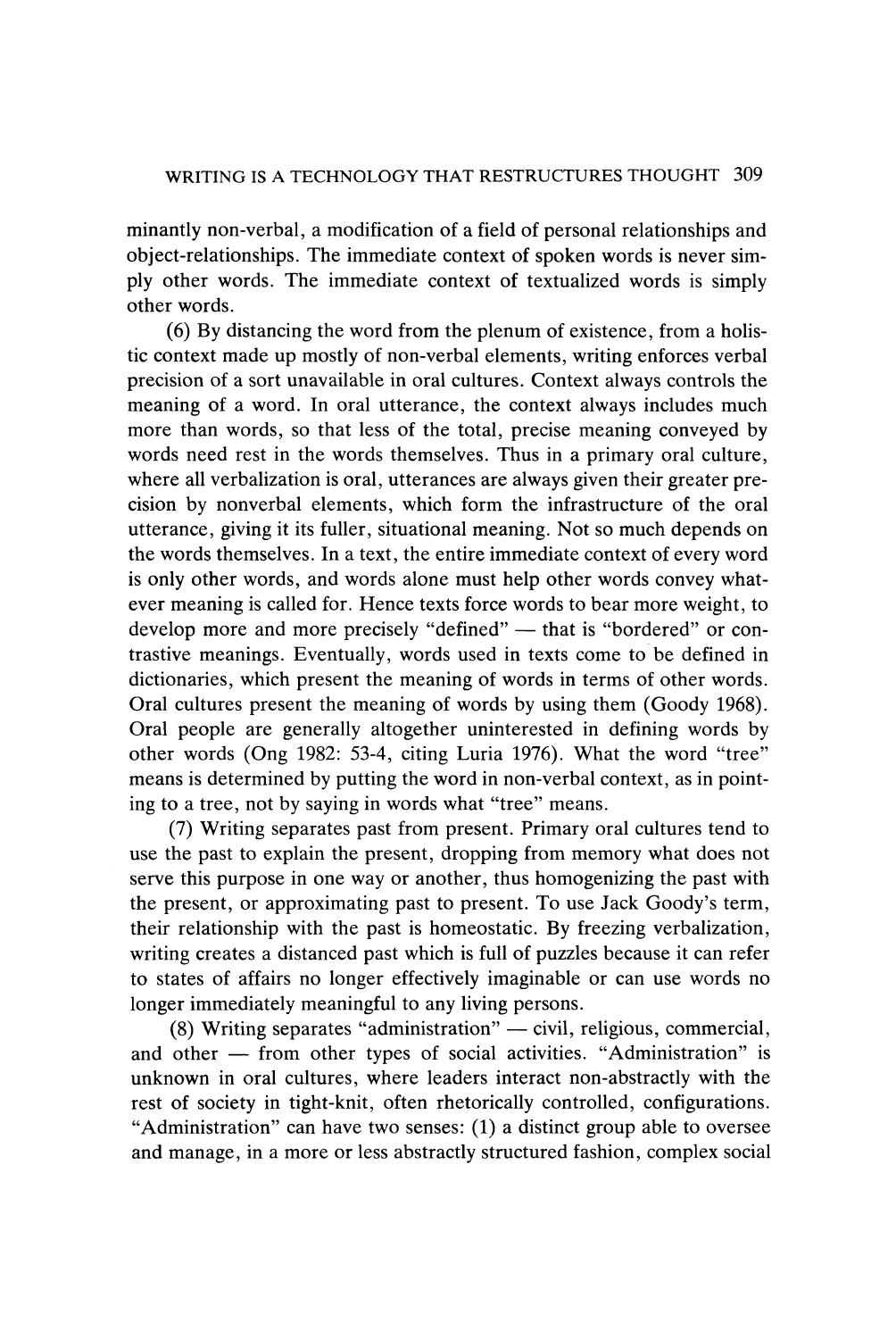wholes or activities or (2) the work such a group actually does. In both senses administration comes into being with the development of written documentation and scribal expertise. At first, in more marginally textualized society, administrators relied on scribes for exploitation of the possibilities of textuality but, with wider and deeper textualization, eventually found it advantageous to be able to read and write themselves (Stock 1983; Cressy, Laqueur, and Stevens in Resnick 1983).

(9) Writing makes it possible to separate logic (thought structure of discourse) from rhetoric (socially effective discourse). The invention of logic, it seems, is tied not to any kind of writing system but to the completely vocalic phonetic alphabet and the intensive analytic activity which such an alphabet demands of its inventors and subsequently encourages in all sorts of noetic fields. All formal logic in the world, down to that used for computers, stems from the ancient Greeks (the later development of some formal logic in India, which may have been an independent development, came only after Greek logic had effectively taken over and of course after India had use of the alphabet).

(10) Writing separates academic learning (mathésis and mathéma) from wisdom (sophia), making possible the conveyance of highly organized abstract thought structures independently of their actual use or of their integration into the human lifeworld. Wisdom regards not abstractions but holistic situations and operations in the density of the real human lifeworld. Learning by apprenticeship, with which academic learning contrasts, had kept even specialized knowledge integrated into this lifeworld and had helped to keep wisdom as the noetic as well as the practical ideal. When cultures first assimilate writing, however, they tend to put wise sayings into texts. New technologies of the word always reinforce earlier conditions of utterances but at the same time transform them. But wise sayings in texts are denatured: they do not function the way they function in oral cultures. Oral cultures do not recite lists of decontextualized wise sayings, such as are found in biblical wisdom literature, but, in fact, quite commonly and even typically use such sayings separately as parrying devices in real-life agonistic oral exchange. Once wise sayings are written down, oral culture is weakening, though its demise may take many hundreds of years. Today Ibo entrepreneurs in Onitsha in Nigeria are printing and selling collections of proverbs to marginally oral people who are unaware of the fuller implications of literacy, much as Erasmus was doing for residually oral Europeans almost five hundred years ago.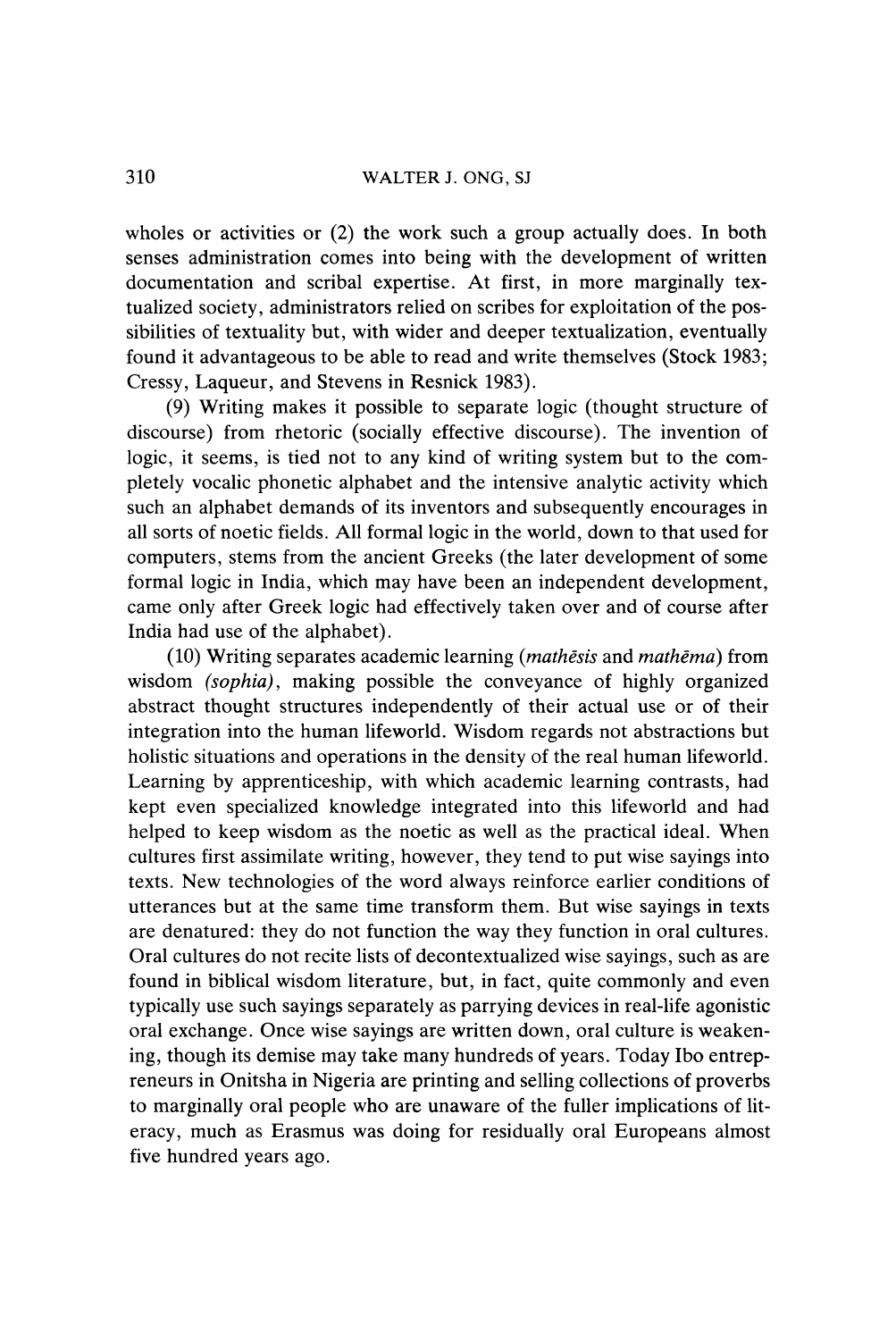#### WRITING IS A TECHNOLOGY THAT RESTRUCTURES THOUGHT 311

(11) Writing can divide society by giving rise to a special kind of diglossia, splitting verbal communication between a "high" language completely controlled by writing even though also widely spoken (Learned Latin in the European Middle Ages) and a "low" language or "low" languages controlled by speech to the exclusion of writing. Besides Learned Latin, the other high languages created and sustained by writing to produce similar diglossia have been Sanskrit, Classical Arabic, Rabbinical Hebrew (all alphabetically written) and Classical Chinese (written, but not in the alphabet). In all these cases the high language has been not only a written language but also a sex-linked language, no longer a mother tongue, used only by males (with exceptions so few as to be negligible). As social structures changed with the advance of technologies and women worked their way out of the massive responsibilities of pre-technologic household management (which often included highly skilled crafts and even major manufacturing activities) and into academic education, the diglossia was reduced and gradually eliminated. As women entered academia, some did learn the high languages, but only when these were on the wane and no longer used as languages of instruction or of normal academic discourse. Of the tens of thousands of books written in Learned Latin through the eighteenth century and beyond, virtually none are by women. Instead, women helped put the low, vernacular languages in competition with the high language. Eventually one or another dialect of various low languages was taken over by writing and replaced the original high language. This has happened to all the high languages just mentioned — which are in fact the major high languages of the world — with the partial exception of Classical Arabic in the still linguistically fluid Arabic-speaking world.

(12) Writing differentiates grapholects, those "low"-language dialects which are taken over by writing and erected into national languages, from other dialects, making the grapholect a dialect of a completely different order of magnitude and effectiveness from the dialects that remain oral. The grapholect which we know as standard English has an active or recuperable vocabulary of perhaps a million and a half words, as compared with the relatively few thousand words available in dialects without written resources (see, for example, Laughlin 1975 on Tzotzil). For this exponential development, the lexicon of a grapholect requires print as well as writing, for dictionaries are print products. (Imagine producing multiple copies of Webster's Third International Dictionary or of the Oxford English Dictionary by hand.)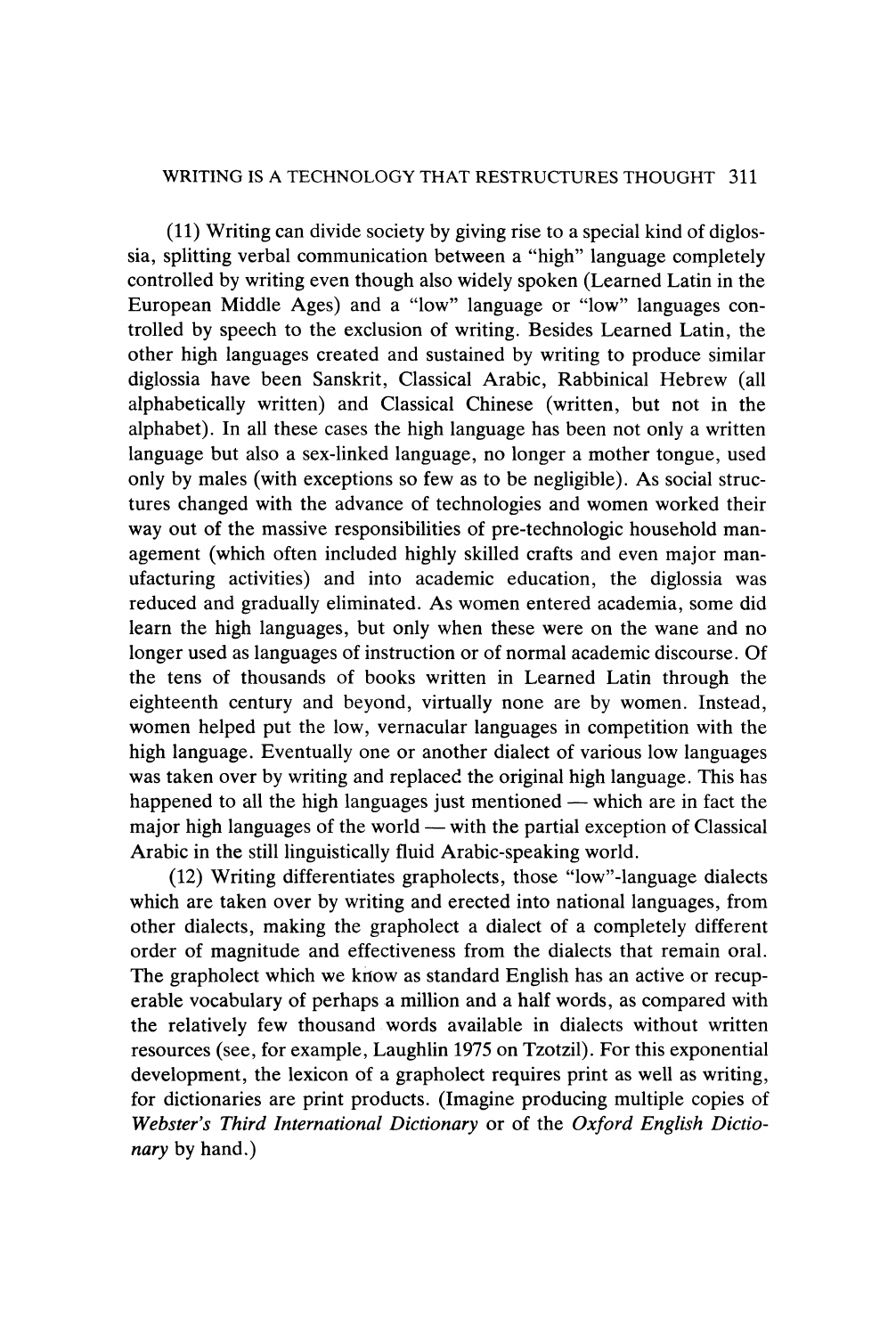(13) Writing divides or distances more evidently and effectively as its form becomes more abstract, which is to say more removed from the sound world into the space world of sight. "Abstract" in fact means removed, distanced, from abstrahere, to draw out or to draw away from. The alphabet in its various forms is the most abstract writing form. We have already noted that Tzeng and Wang (1983) have reported — though more work remains to be done here — how writing and reading Chinese characters involve the right cerebral hemisphere of the brain more than do writing and reading the alphabet, which involve the left hemisphere more. The right hemisphere normally implements totalizing, intuitive, less abstractive or less analytic processes; the left hemisphere is more analytic — and more involved in the alphabet. As has been seen, formal logic, modern science, and ultimately the computer have their historical roots in the fully vocalic alphabet, the most analytic of the writing systems, dissolving all sound as such into spatial equivalents, in principle, if never completely in fact. (The alphabet, it should be recalled, was invented only once: all alphabets in the world — Greek, Roman, Glagolitic, Cyrillic, Arabic, Sanskrit, Korean, etc. derive in one way or another, directly or indirectly, from the ancient Semitic alphabet, which, however, in contrast to Greek, did not and still does not have letters for vowels.)

(14) Perhaps the most momentous of all its diaeretic effects in the deep history of thought is the effect of writing when it separates being from time. This separation has been detailed in a recent major monograph by Eric Havelock (1983), "The Linguistic Task of the Presocratics, Part One: Ionian Science in Search of an Abstract Vocabulary". We know that all philosophy depends on writing because all elaborate, linear, so-called "logical" explanation depends on writing. Oral persons can be wise, as wise as anyone, and they can of course give some explanation for things. But the elaborate, intricate, seemingly endless but exact cause-effect sequences required by what we call philosophy and by extended scientific thinking are unknown among oral peoples, including the early Greeks before their development of the first vocalic alphabet. Havelock's newly seminal work, however, goes beyond showing that elaborate explanatory thinking depends upon writing and the revisionary, back-tracking operations made possible by such a time-obviating mechanism. His new monograph shows more precisely that the development of the content, the subject-matter of metaphysics itself, with its concentration on being as being, depended internally upon the elaboration of writing. Havelock's work is based upon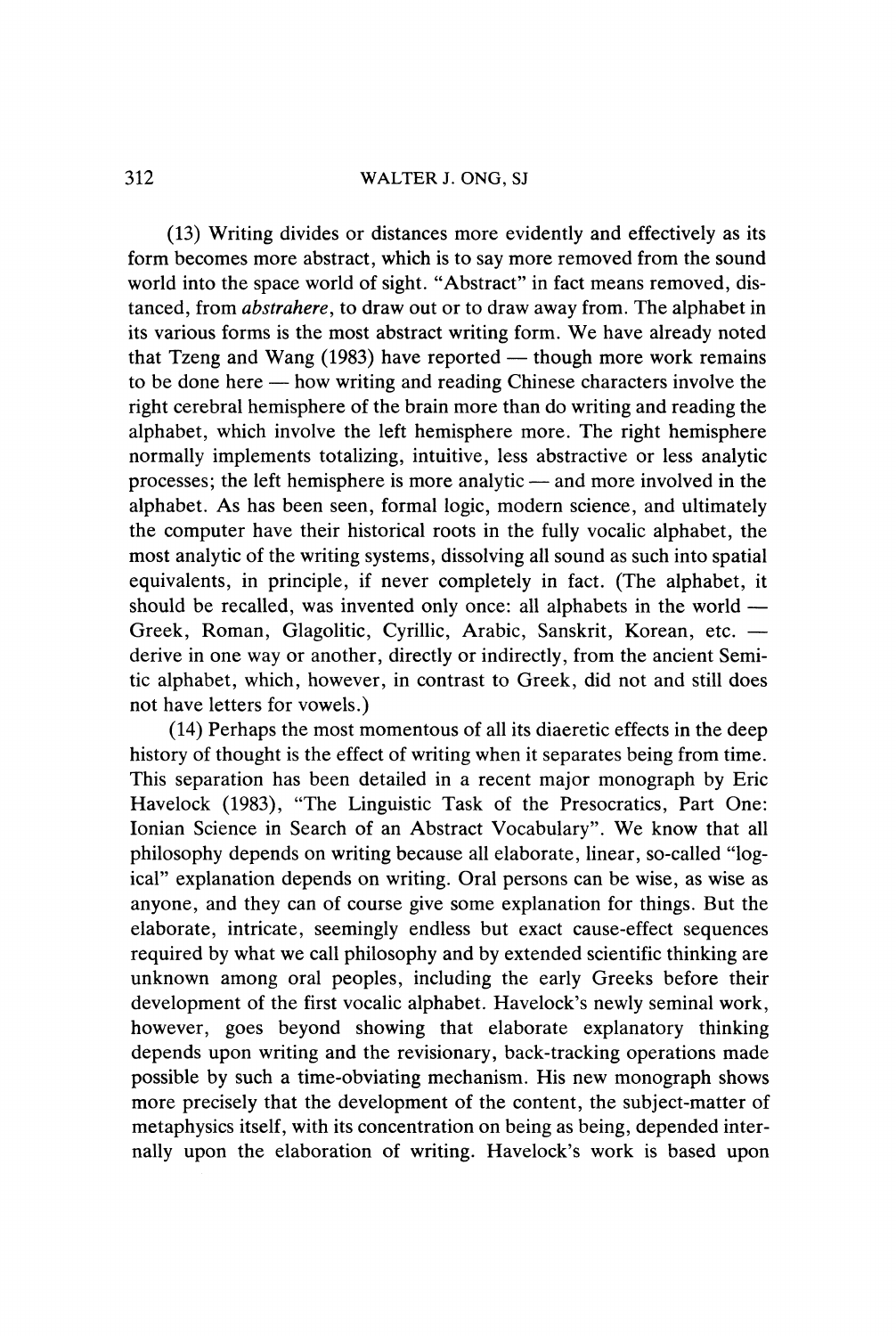extraordinarily careful analysis of pre-Socratic texts and upon cautious reconstruction of antecedents of the texts. Here I can only attempt to suggest in a quite sweeping, but I believe accurate way what Havelock's point comes to as related to the line of thought I have been pursuing.

Oral speech and thought narrativizes experience and the environment, whereas philosophy, which comes into being slowly after writing, is radically anti-narrative. Plato did not want story-telling poets in his republic. The philosophical enterprise required the coinage of a large number of abstract nouns. Havelock (1983: 20) cites some which around the end of the fifth century BC had become common tender for dealing with the cosmic environment: matter  $(hul\tilde{e})$ , dimension (megethos), space (chora), body (sōma), void (kenon), motion (kinēsis or phora), change (alloiōsis, metabolē), rest (stasis). Besides such nouns, "the conceptual task also required the elimination of verbs of doing and acting and happening ... in favor of a syntax which states permanent relationships between conceptual terms systematically" (p. 14). In this new noetic economy, Heraclitus suggests (p. 25) that "is" (esti) should replace the use of all other verbs and even of the past and future of the verb "to be" (*einai*). Parmenides brings this reorganization of thought to completion: the imagistic, narrativistic Homeric references to the world are replaced "by the thought world of conceptual science" (pp. 28-9). In brief, the Homeric verb kinein, which refers not so much to our concept of "motion" as to the earlier concept of "commotion" (the disturbance inherent in any kind of real action, not a disembodied abstraction such as kinēsis), yields to einai, "to be", which is not commotion at all (p. 38). Becoming becomes being. The mobile oral world has been supplanted by the quiescent text, and Plato's immutable ideas have been provided with their action-free, seemingly timeless chirographic launching pad.

One is struck by similarities between the ancient Greek situation reported by Havelock and that which Luria found among illiterates as compared to literates among the folk he studied in the south-western Soviet Union (reported in Ong 1982: 49-57). Asked, "What is a tree? Define a tree", the illiterate peasant replies, "Why should I? Everyone knows what a tree is." To learn what a thing is one does not use definitions. To grasp an object's essence, one does not talk about the object, but, as has earlier been noted here, one points to the object physically or metaphorically. One deals with existing beings as such indexically, not verbally. Words in an oral culture are used typically not to set up static definitions but to discourse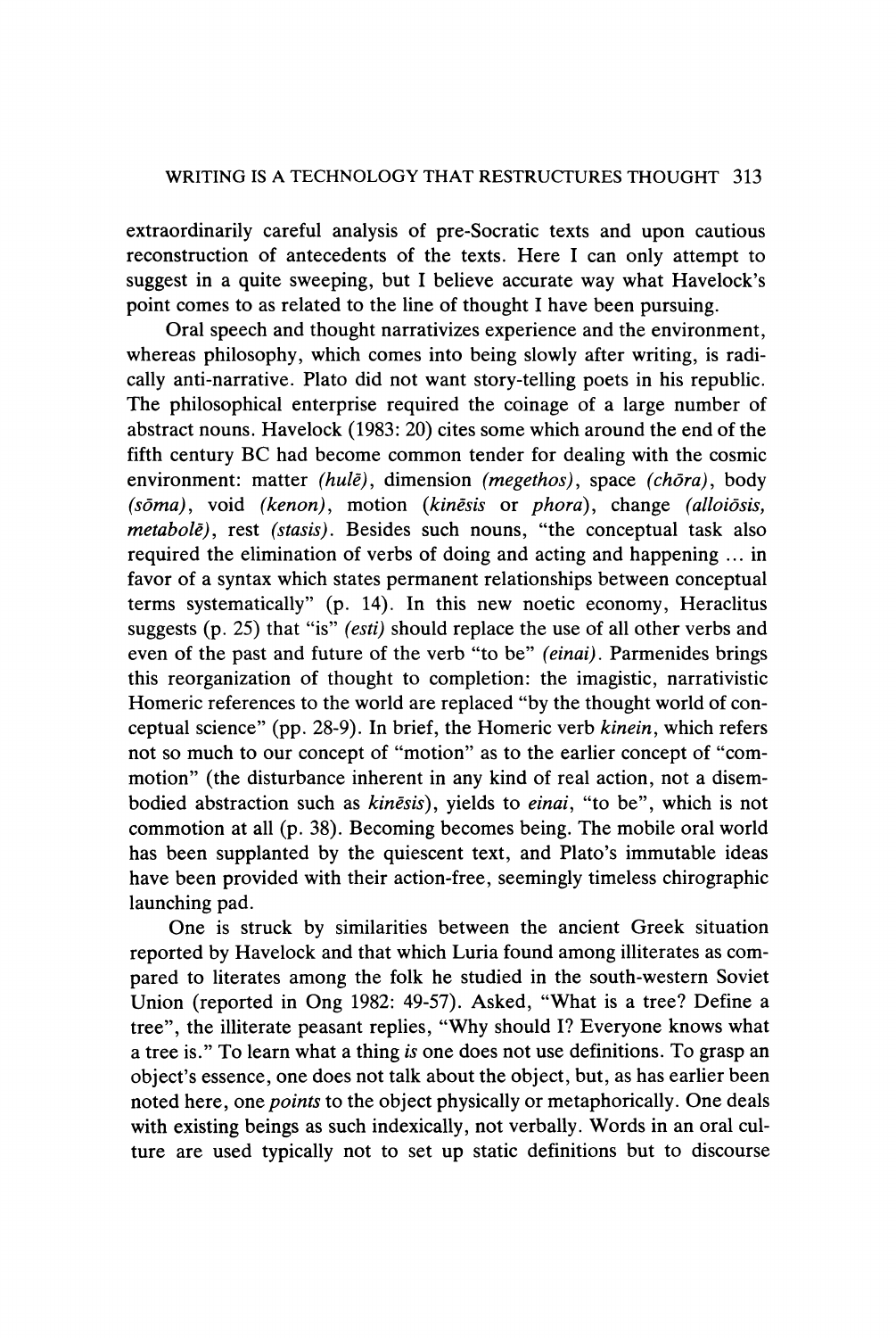actively on the way a thing acts or behaves or operates in the human lifeworld. Words in oral cultures paradigmatically go with action and with things that act. As writing is interiorized, verbalization migrates from a predominantly action frame to a predominantly "being" frame: the verb to be becomes more urgent than it had ever been in an oral culture. The quest is on to find Aristotle's to ti en einai, that is, "what it is to be" or "what being is".

In these perspectives metaphysics is seen to be indebted to writing not only for the kinds of protracted analytic explanations with which it and all science works, but also for identifying its own special quarry, "being" itself, which it has always pursued. Writing in the sense I have tried to explain here separates being from time and a longe sets up Heidegger's project of rejoining the two. But Heidegger's Sein und Zeit is written in the alphabet in a far-gone print culture, and whether it has fully achieved what it set out to do is in the minds of many open to question.

# Vill

Print and electronics continue with new intensification and radical transformations the diaeretic programme initially set in motion by writing. They separate knower from known more spectacularly than writing does. Between the knower and the known print interposes elaborate mechanical contrivances and operations of a different order of complexity than writing. The computer achieves the ultimate (thus far) in separation of the knower and the known (the subject of discourse): between the two it interposes limitlessly complex structures of mechanically articulated "bits" of information, each consisting of the ultimate in divisive patterning, the dichotomy or binary division, which translates into "yes-no" or "is-isn't". Putting the simplest statement of, say, a dozen words on to a page in a word processor involves operations inside the machine, totally remote from the human lifeworld, which are thousands, perhaps millions, of times more complex than writing or even letterpress printing, though unimaginably less complex than the activities of the human cerebrum.

The computer shows its separative power not merely in distancing known from knower more drastically than writing or print. It shows its separative drive also within its own history as the digital computer today displaces more and more the analogue computer. By comparison with the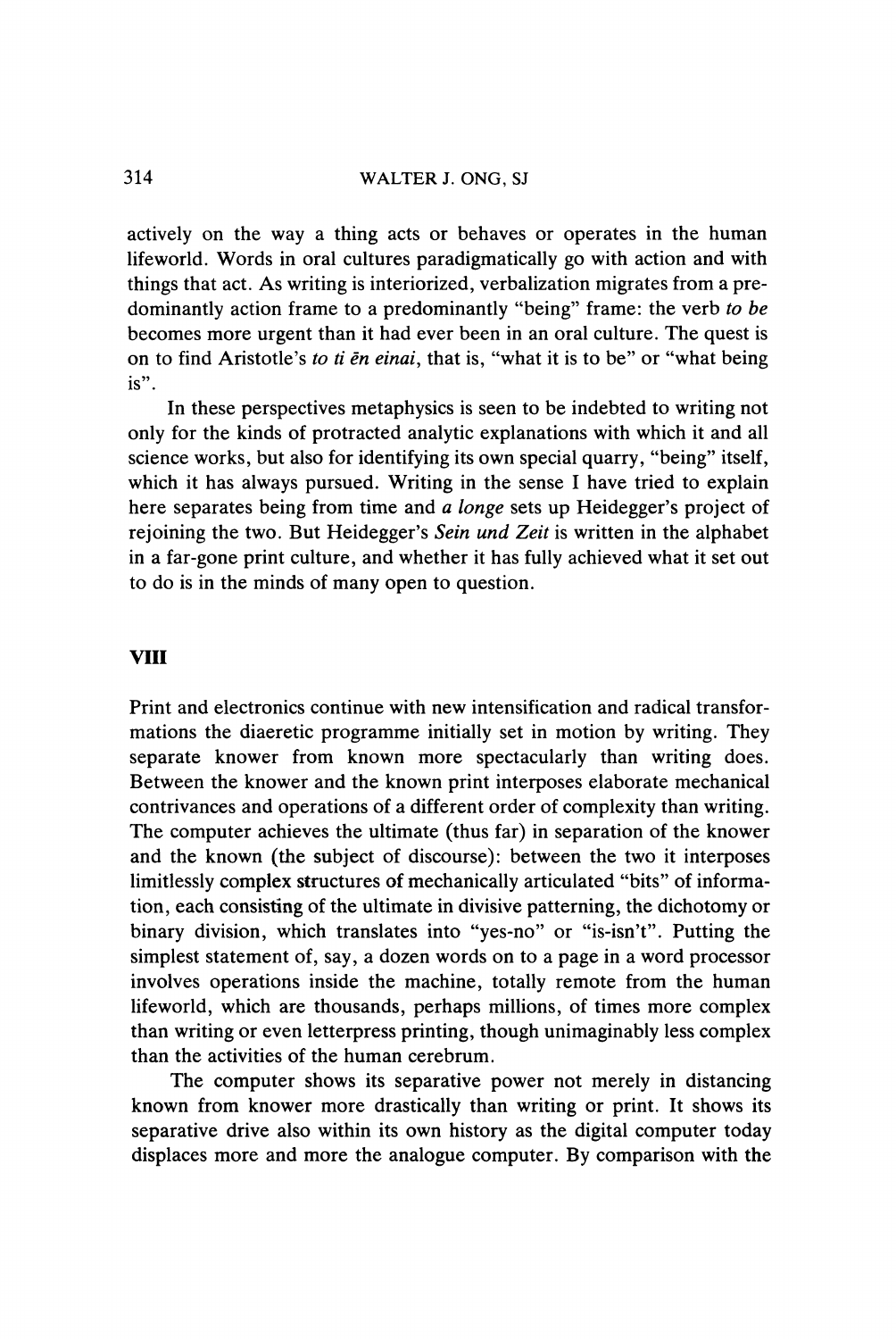digital computer, the analogue computer is holistic (as oral cultures are), whereas the digital computer is essentially analytic or separative.

An analogue computer measures by providing a model or analogue for what it is measuring. Thus a thermometer may be considered an analogue computer: to measure heat, it takes as an analogue for heat the height of mercury in a very slender tube. An analogue computer is holistic in the sense that it is unbroken or "smooth". As in the increase of heat there are no sudden jumps, no breaks (in rising from 38° centigrade, heat does not suddenly jump to 39° and then suddenly to 40° but passes through all the innumerable, because non-disjunct, intermediate stages between 38° and 40°), so there are no sudden jumps in the rising or falling of mercury in the tube (it does not rise by jumping abruptly from millimeter to millimeter but passes through all the intermediate stages, innumerable because non-disjunct). The scale on the thermometer breaks up into discrete parts an action which is not discrete. Analogue computers give quick results, but the results can be inaccurate, for such things as variations in transmission of heat through the glass of the thermometer tube can produce less than an exact match between the movement of the mercury and the temperature. Analogue computers are considered accurate if they are within 0.1 per cent of the correct value (Sanders 1983: 109), which is very low accuracy compared to digital operations.

A digital computer, on the other hand, counts in terms of its own builtin units. The abacus is a simple digital computer, counting whatever it is being used for in terms of invariable units structured into the abacus itself. Corresponding units must be imputed to whatever the digital computer is measuring: temperature will be considered as jumping, for example, from 40° to 41° centigrade, or from 40.0° to 40.5° to 41°, or from 40.0° to 40.0001° to 40.0002°, and so on — but, however small the units decided upon, always abruptly from one unit to the next. If the units are made small enough say billionths of a degree centigrade — the effect is equivalently "smooth" or totalizing, approximating more and more that of an analogue computer. The only limit to refinement in a digital computer is a matter of how precisely the hardware is designed and of how much work the programmer is willing to put in to divide the field outside the computer into smaller and smaller units. If this work is done assiduously enough, digital computers can be far more accurate than analogue computers. But division of the field always remains their mode of operation, even though, paradoxically, as they divide the field into smaller and smaller units they seem to be moving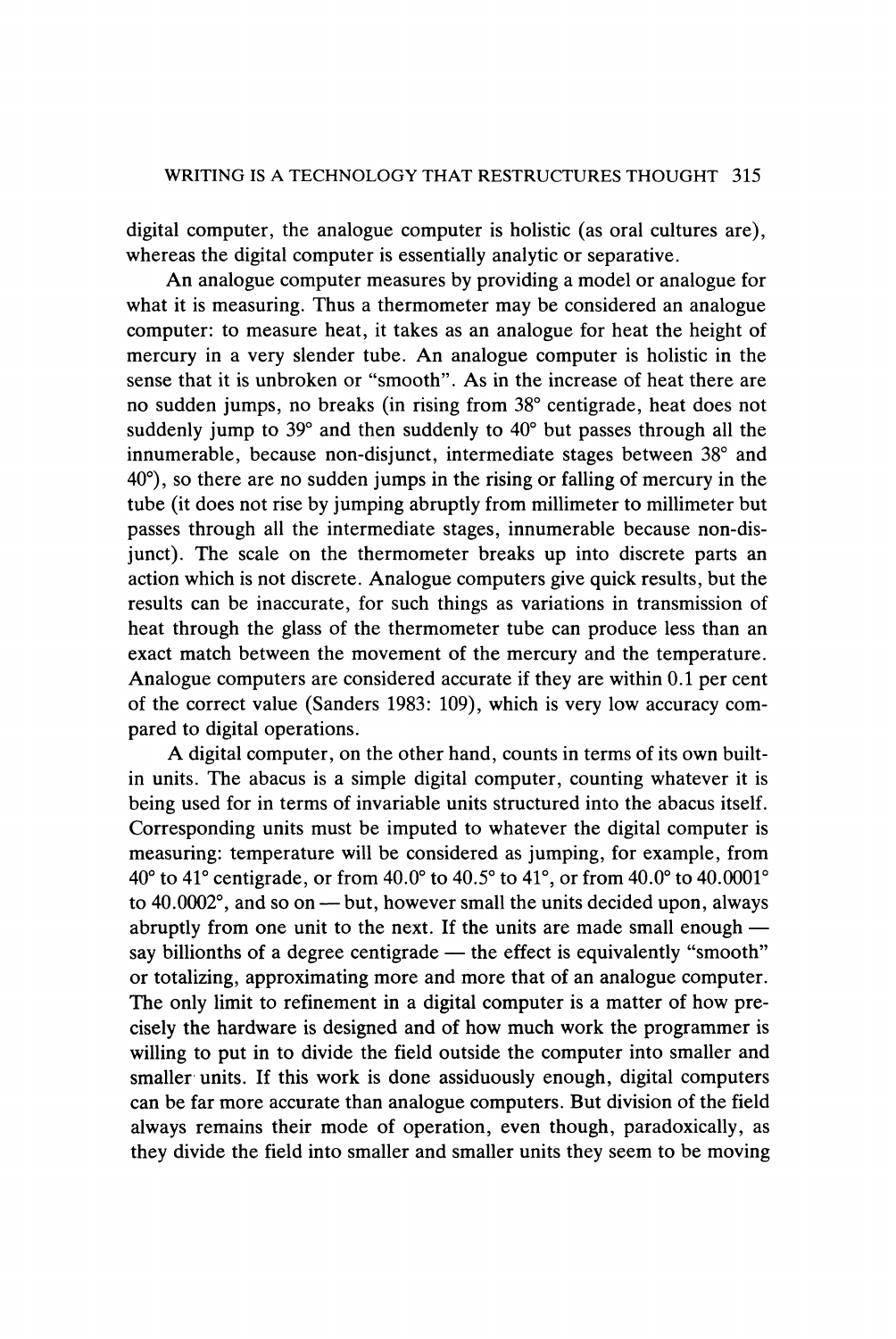in effect to a non-divided field — the bits are too small for any of them to make any effective difference. Nevertheless, the digital field is never really "smooth", is always fragmented.

Today the digital computer has largely replaced the analogue, although some analogue computers and mixed-system analogue-and-digital computers are still in operation. There will always be use for analogue operations, it seems, but purely analogue computers appear to be on the way out. From friends in computer programming I have recently learned that, so far as they can find, simple analogue computers are no longer even being manufactured. Division has carried the day, even though it has become so intricate that it appears to be approximating non-division. Extremes meet but in this case not quite. Separativeness, inherent in writing and print, has been finalized in the computer world.

In the case of the computer we are clearly dealing with physical separation of knower and known. But in the case of writing as well, it is the physical separation, the interposition of the text, created by a technology, that makes possible the psychological separation between the self and the object of its knowledge. Moreover, as is evident in computer programming, new tracks for thought are imposed by the new technologies. And the software of the computer vigorously interposes even another consciousness or other consciousnesses — the programmer or programmers — between the knower and the known.

# IX

As the digital computer can be to a degree, so writing is self-corrective to a degree. It has in itself the cure for the chirographic squint commonly afflicting cultures that have deeply interiorized writing. Because it so radically separates knower from known, writing can distance us from writing itself. Writing has enabled us to identify the orality that was antecedent to it and to see how radically it differs from that orality. Writing has the power to liberate us more and more from the chirographic bias and confusion it creates, though complete liberation remains impossible. For all states of the word — oral, chirographic, typographic, electronic — impose their own confusions, which cannot be radically eliminated but only controlled by reflection.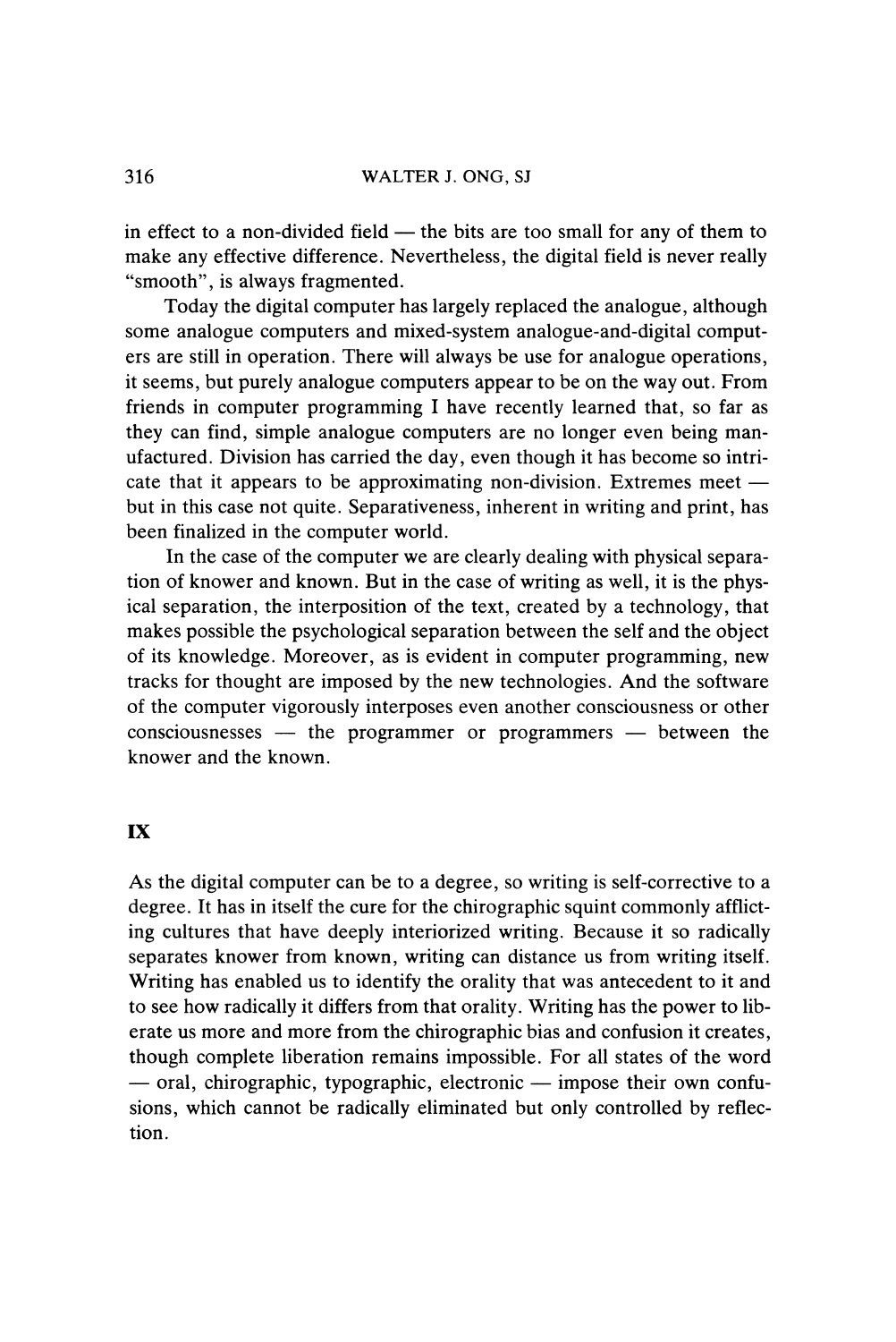#### WRITING IS A TECHNOLOGY THAT RESTRUCTURES THOUGHT 317

In the noetic world, separation ultimately brings reconstituted unity. This is true of naming at the oral stage. Calling an object a "tree", as has been seen, puts the object "out there", as different from the knower. In place of empathetic identification, the name sets up a relatively clear subject-object relationship. But this very relationship makes for a new kind of intimacy. Now, in certain ways, the knower can deal with the tree better on its own terms, rather than on terms unreflectively imposed by the knower. He or she can better appreciate what the tree is on its own as distinct from the knower — although of course distinctness from the knower is never totally realized. With the use of names, the inarticulate identification of the infant with the surrounding world is replaced by verbally implemented distancing. The new distancing submerges the original empathetic identification in a flood of new awarenesses but does not entirely do away with it. And indeed, as distancing increases beyond those ranges made available by oral naming through the vaster distances opened by writing and print and now electronics — the original empathetic identification becomes more and more recuperable at the level of conscious reflectivity. That is to say, with writing and its sequels, empathetic identification can be attended to as we are attending to it now, and as oral folk could not attend to it. Of course, the original innocence of the pristine empathetic identification can never be repossessed directly. Civilization entails such discomforts, for that is what they are. (Freud's title should be translated "Civilization and it Discomforts" (Unbehagen), not "Discontents".) Human knowledge demands both proximity and distance, and these two are related to one another dialectically. Proximity perceptions feed distancing analyses, and vice versa, creating a more manageable intimacy.

As a time-obviating, context-free mechanism, writing separates the known from the knower more definitely than the original orally grounded manoeuvre of naming does, but it also unites the knower and the known more consciously and more articulately. Writing is a consciousness-raising and humanizing technology. So is print, even more, and, in its own way, so is the computer. But that is another story, which has yet to be told or written or printed or processed in the course of this series.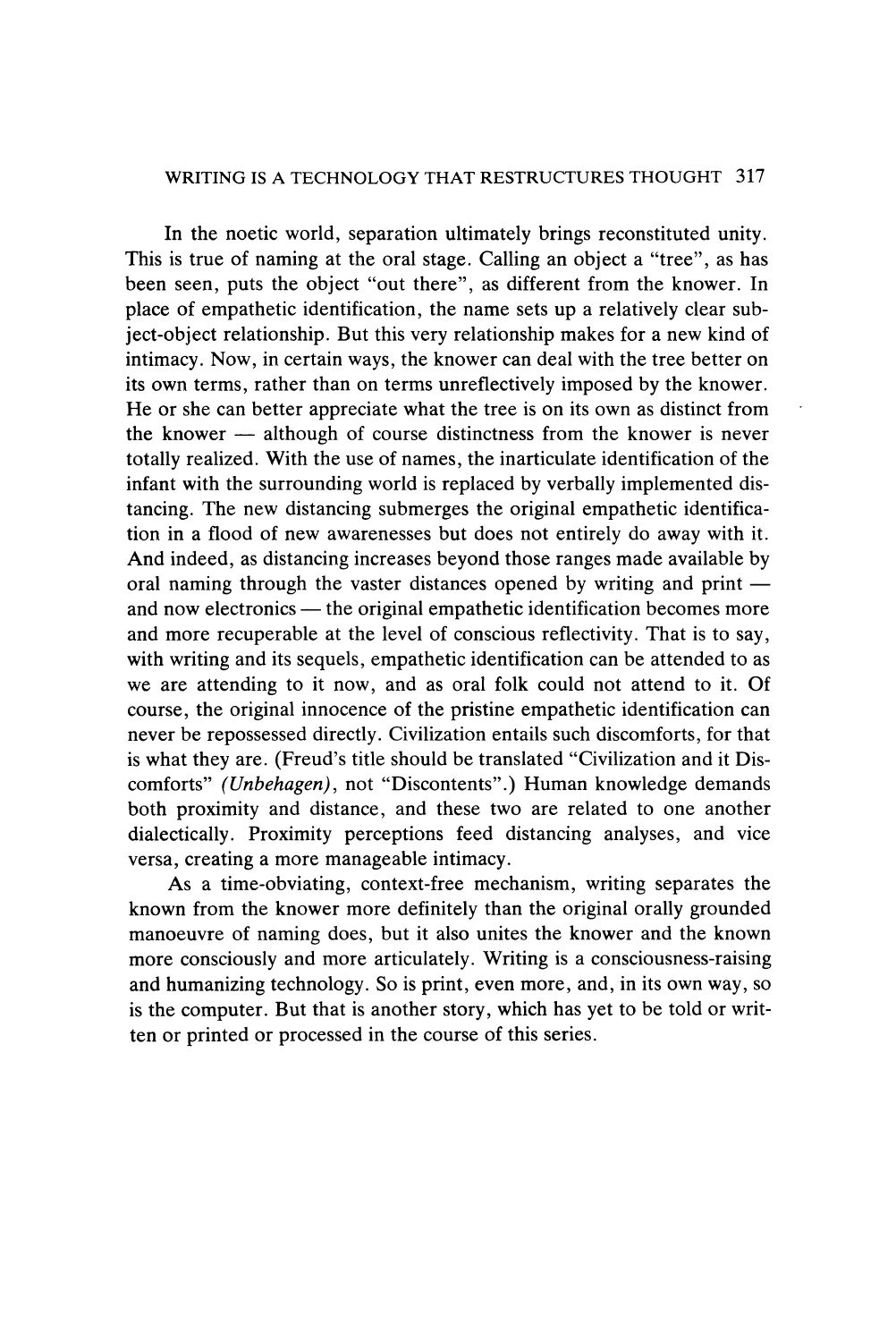#### ACKNOWLEDGEMENT

\*Some material in the first part of this article has been adapted from the author's "Writing and the Evolution of Consciousness". Mosaic (University of Manitoba), xviii (1985), 1- 10, with the permission of the editor.

# **REFERENCES**

- Clanchy, M.T. 1979. From Memory to Written Record: England 1066-1307. Cambridge, Mass.: Harvard University Press. London: Edward Arnold.
- Edmonson, M.S. 1971. Lore: An Introduction to the Science of Folklore and Literature. New York: Holt, Rinehart, and Winston.
- Foley, J.M. 1985. Oral-Formulaic Theory and Research: An Introduction and Annotated Bibliography. New York and London: Garland Publishing Co.
- Goody, J. & I. Watt. 1968. "The Consequences of Literacy". Literacy in Traditional Societies ed. by J. Goody, 27-84. Cambridge: Cambridge University Press.
- Graff, H.J., ed. 1981. Literacy and Social Development in the West: A Reader (=  $Cam$ bridge Studies in Oral and Literate Culture 3). Cambridge and New York: Cambridge University Press.
- Hauf, J. 1984. "Communications and Development: Some Strategies for Use in Primary Oral Cultures". Paper delivered at the Tenth Annual Third World Conference, Chicago, Ill., 28-31 Mar. Manuscript from the author.
- Havelock, E.A. 1963. *Preface to Plato*. Cambridge, Mass.: Belknap Press of Harvard<br>University Press.<br>1976. *Origins of Western Literacy*. Toronto: Ontario Institute for the Study of<br>Education.<br>1983. "The Linguistic Task o University Press.
	- . 1976. Origins of Western Literacy. Toronto: Ontario Institute for the Study of Education.
- . 1983. "The Linguistic Task of the Presocratics, Part One: Ionian Science in Search of an Abstract Vocabulary". Language and Thought in Early Greek Philosophy ed. by K. Robb, 7-82. La Salle, Ill.: Hegeler Institute, Monist Library of Philosophy.
- Hofling, C.A. 1983. Itza Maya Morphosyntax from a Discourse Perspective. Ph.D. Washington University, St Louis, Mo. Ann Arbor: University Microfilms International, DA 8310930.
- Hoskin, K.W. (n.d.). "The History of Education and the History of Writing". Review article, manuscript from the author.
- Innis, H. 1950. Empire and Communications. London: Oxford University Press.
- Laughlin, R.W. 1975. The Great Tzotzil Dictionary of San Lorenzo Zinacatan. Washington, DC: Smithsonian Institution Press.
- Luria, A.R. 1976. Cognitive Development: Its Cultural and Social Foundations, trans. M. Lopez-Morillas and L. Solataroff; ed. M. Cole. Cambridge, Mass.: Harvard University Press.
- Olson, D.R. (n.d.). The World on Paper. Book in preparation, draft-manuscript from the author.